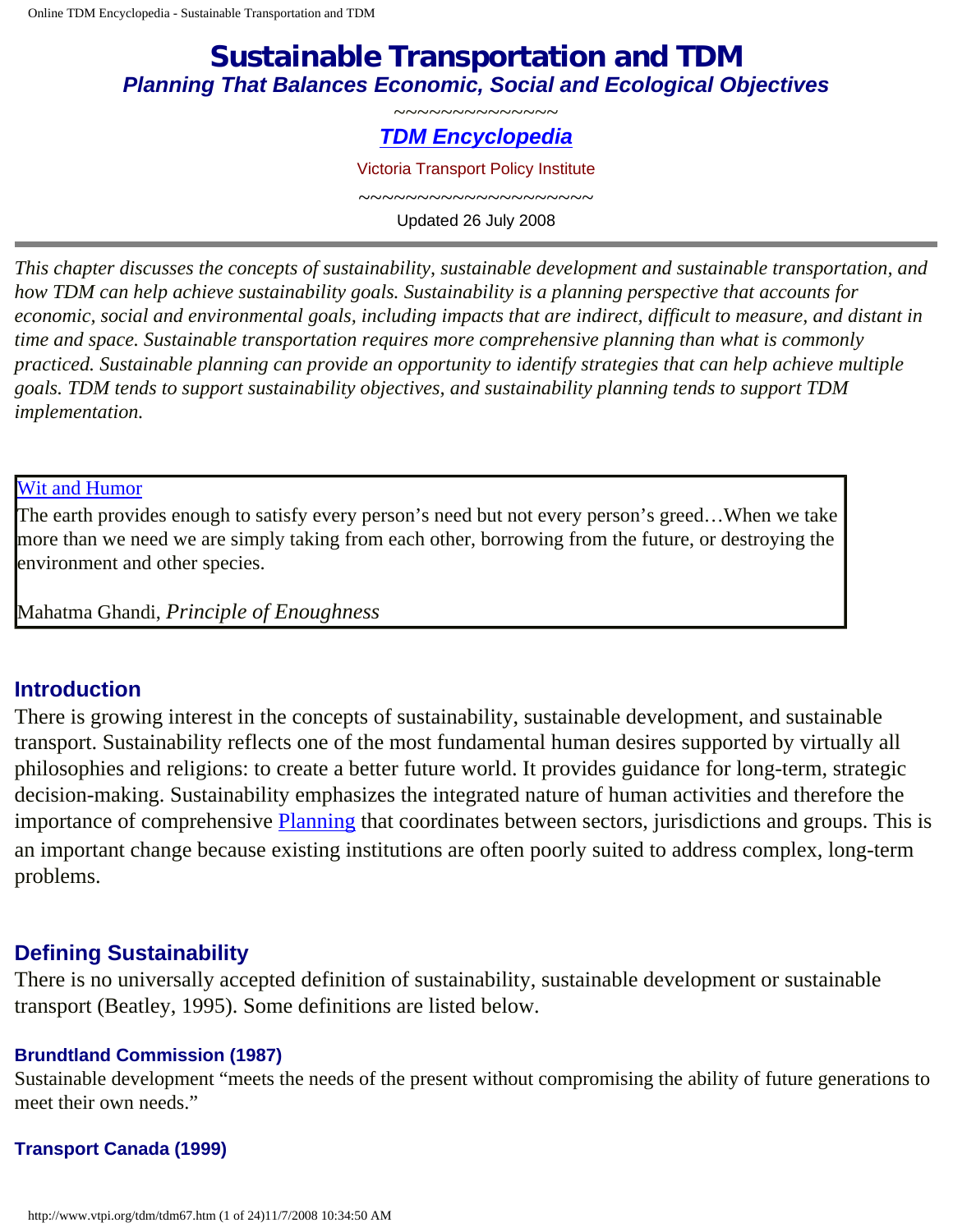"The goal of sustainable transportation is to ensure that environment, social and economic considerations are factored into decisions affecting transportation activity."

#### **Richardson (1999)**

A sustainable transportation system is "one in which fuel consumption, vehicle emissions, safety, congestion, and social and economic access are of such levels that they can be sustained into the indefinite future without causing great or irreparable harm to future generations of people throughout the world."

#### **Transportation Research Board (TRB, 1997)**

"…sustainability is not about threat analysis; sustainability is about systems analysis. Specifically, it is about how environmental, economic, and social systems interact to their mutual advantage or disadvantage at various spacebased scales of operation."

## **Organization for Economic Co-operation and Development (OECD)**

The Environmental Directorate of the OECD defines environmentally sustainable transportation as, "transportation that does not endanger public health or ecosystems and that meets needs for access consistent with (a) use of renewable resources that are below their rates of regeneration, and (b) use of non-renewable resources below the rates of development of renewable substitutes."

#### **Litman (2005)**

Sustainable planning means that local, short-term decisions are consistent with strategic, regional and global, long-term goals.

#### **European Union Council of Ministers of Transport**

A sustainable transportation system is one that:

- Allows the basic access and development needs of individuals, companies and society to be met safely and in a manner consistent with human and ecosystem health, and promotes equity within and between successive generations.
- Is **Affordable**, operates fairly and efficiently, offers a choice of transport mode, and supports a competitive economy, as well as balanced regional development.
- Limits emissions and waste within the planet's ability to absorb them, uses renewable resources at or below their rates of generation, and uses non-renewable resources at or below the rates of development of renewable substitutes, while minimizing the impact on the use of land and the generation of noise.

## **Transportation Association of Canada (TAC)**

The Transportation Association of Canada proposes that a sustainable transportation system has the following characteristics:

- (a) in the natural environment:
- limit emissions and waste (that pollute air, soil and water) within the urban area's ability to absorb/ recycle/cleanse;
- provide power to vehicles from renewable or inexhaustible energy sources. This implies solar power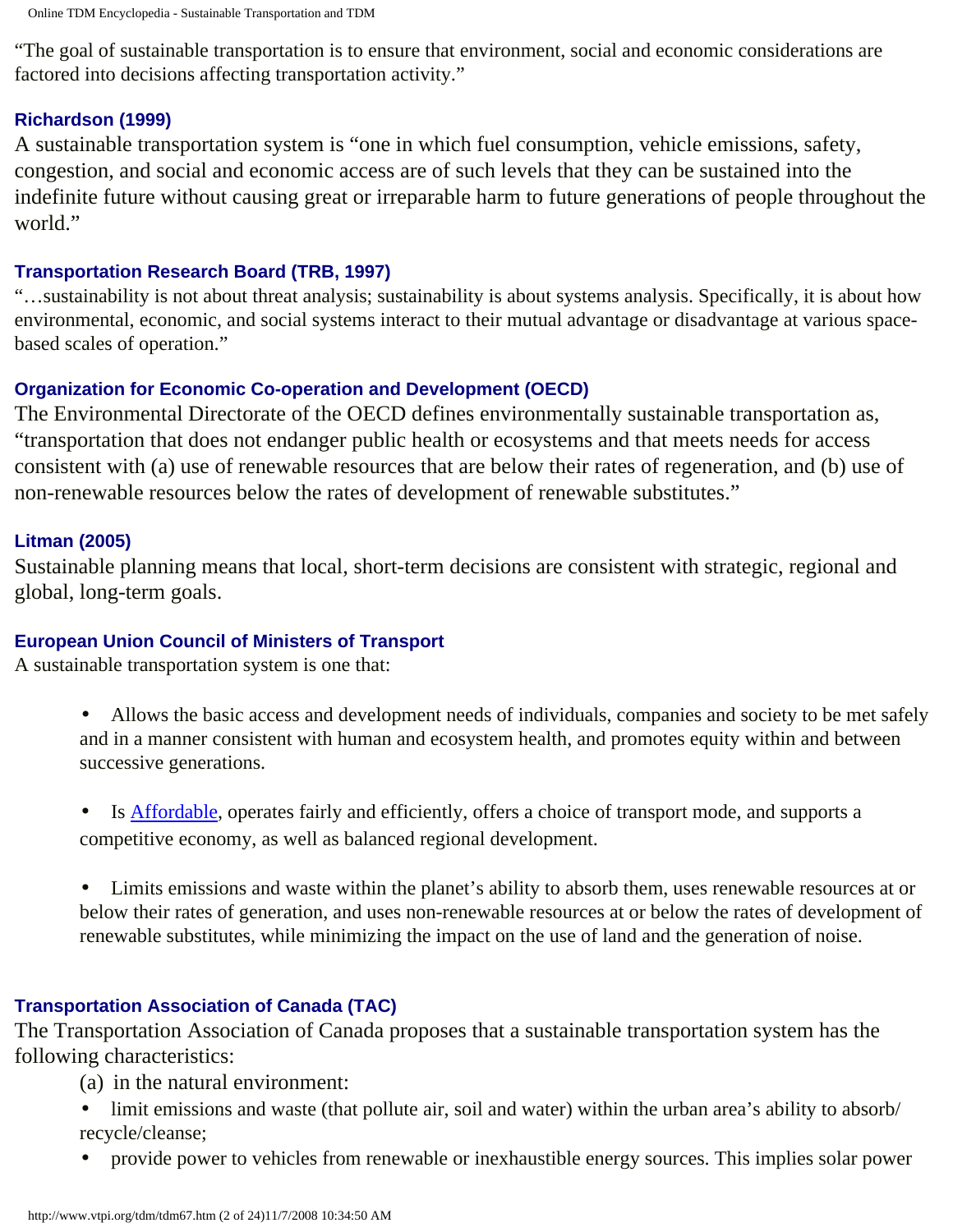over the long run; and

• recycle natural resources used in vehicles and infrastructure (such as steel, plastic, etc.).

(b) In society:

- provide equity of access for people and their goods, in this generation and in all future generations;
- enhance human health:
- help support the highest quality of life compatible with available wealth;
- facilitate urban development at the human scale;
- limit noise intrusion below levels accepted by communities; and
- be safe for people and their property.

(c) In the economy:

- Be financially affordable in each generation;
- Be designed and operated to maximize economic efficiency and minimize economic costs; and
- help support a strong, vibrant and diverse economy.

#### **Center for Sustainability ([www.c4s.info](http://www.c4s.info/))**

Sustainability has been identified as "The capacity for continuance into the long term future." Anything that can go on being done on an indefinite basis is sustainable. Anything that cannot go on being done indefinitely is unsustainable. The practices of the world's populace are currently unsustainable.

If we do not reach a point where our activities are sustainable, then we will eventually consume all available resources and generate a level of pollution that will mean the earth is no longer capable of sustaining human life.

Within a sustainable society it is also expected that every individual will have a right to "a better quality of life," which would include having adequate food, education, employment and housing, and for this to occur stable economic growth will be required. The challenge is to decouple social progress and economic growth from resource depletion and adverse environmental impacts.

The UK Government has set out the following 4 pillars of sustainability:

- Social progress for everyone.
- Stable economic growth and employment.
- Protection of the environment.
- Prudent use of natural resource.

Concern about sustainability can be considered a reaction to increased specialization in the way institutions are organized, and the tendency of decision-makers to focus on easily measured goals and impacts, while ignoring those that are indirect or more difficult to measure [\(Measuring Transportation\)](http://www.vtpi.org/tdm/tdm55.htm). Conventional planning often reflects a "reductionist" approach, in which a particular organization or individual is responsible for dealing with a particular problem. This may be appropriate in some situations, but it often results in solutions to one problem that exacerbate other problems, or failure to implement solutions that provide modest but multiple benefits. Sustainable decision-making can therefore be described as [Comprehensive Planning](http://www.vtpi.org/tdm/tdm76.htm) that considers a variety of goals and impacts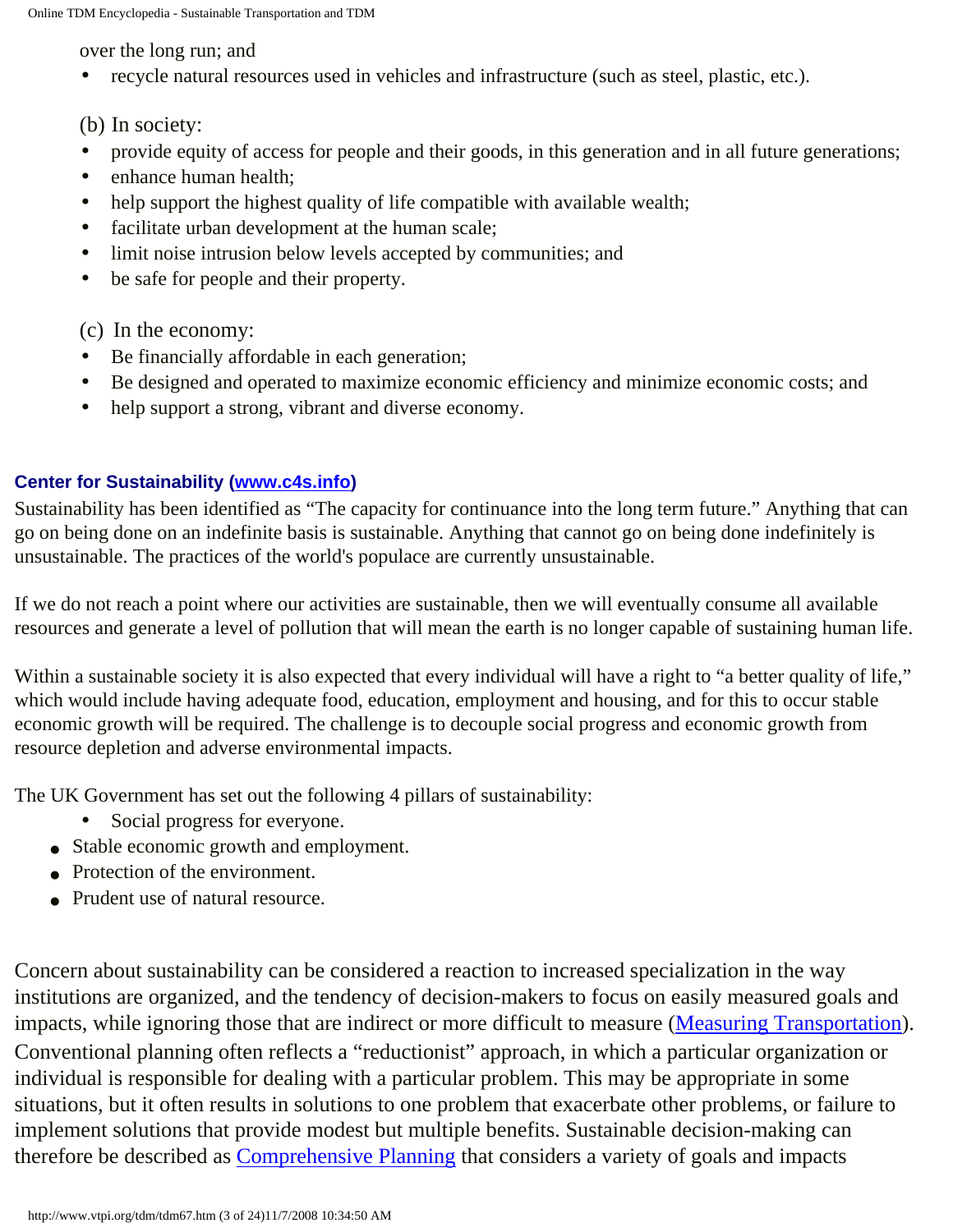Online TDM Encyclopedia - Sustainable Transportation and TDM

regardless of how difficult they are to measure. Sustainable planning and economics often refer to the *triple bottom line*, meaning consideration of economic, social and environmental impacts.

Conventional planning typically uses a 5-20 year time-frame, less than one generation. Sustainability incorporates concerns about long-term risks, such as depletion of resources, harmful pollution and climatic change that may harm people decades or even centuries in the future. This reflects concerns over "intergenerational equity" (i.e., being fair to future generations). But if *future* equity and environmental quality are concerns, it makes little sense to ignore equity and environmental impacts that occur during this generation to people in other regions or cultures. Thus, sustainability ultimately reflects the goals of [Equity,](http://www.vtpi.org/tdm/tdm13.htm) ecological integrity and human welfare, regardless of time or location.

Sustainable economics maintains a distinction between *growth* (increased quantity) and *development* (increased quality). Growth assumes that the goal is to replicate what currently exists at a larger scale – bigger is better. Development assumes that the goal is improvement, which may involve expansion or contraction to an optimal scale.

Economic *growth* focuses primarily on market activities, while economic *development* also considers non-market social and ecological activities (Daly 1996). Sustainable development focuses on social welfare outcomes, such as education and health, rather than relying on material wealth as an indicator of development. Unlike neoclassic economics, sustainable economics does not strive for ever increasing consumption, but rather for *sufficiency*. As a result, it questions common economic indicators such as Gross Domestic Product (GDP), which measure the quantity but not the quality of market activities. For example, GDP counts medical costs and environmental cleanup as positive economic activity, but assign no positive value to actions that prevent illness or environmental degradation. Sustainable development indicators attempt to take into account qualitative and non-market values (Cobb, Halstead and Rowe, 1998).

Conventional planning tends to ask, "Does it work?" Sustainability planning tends to ask "Does it fit?" That is, sustainability planning places greater emphasis on how individual decisions fit into the overall context of total long-term goals and objectives.

Conventional economics defines people primarily as *consumers*, with the implication that the way to improve social welfare (i.e., to make people better off) is too maximize consumption of market goods (as reflected in GDP). Sustainable economics recognizes that people are also community members, residents, and citizens who also value non-market goods and community resource. For example, many people value friendship, security and tradition, and will forego material wealth to achieve them. The relative value of these non-market goods tends to increase as people become wealthier, since their most basic physical needs are already met. For example, an increase of \$1,000 in annual income tends to provide far greater benefit to somebody who only earns \$10,000 a year than to somebody earning \$100,000 a year, since the wealthier person already has their basic material needs met (this is called *declining marginal benefit*). As a result, as a region becomes more economically developed and wealthier, the relative value of additional market goods tends to decline, while the relative value of nonmarket goods tends to increase.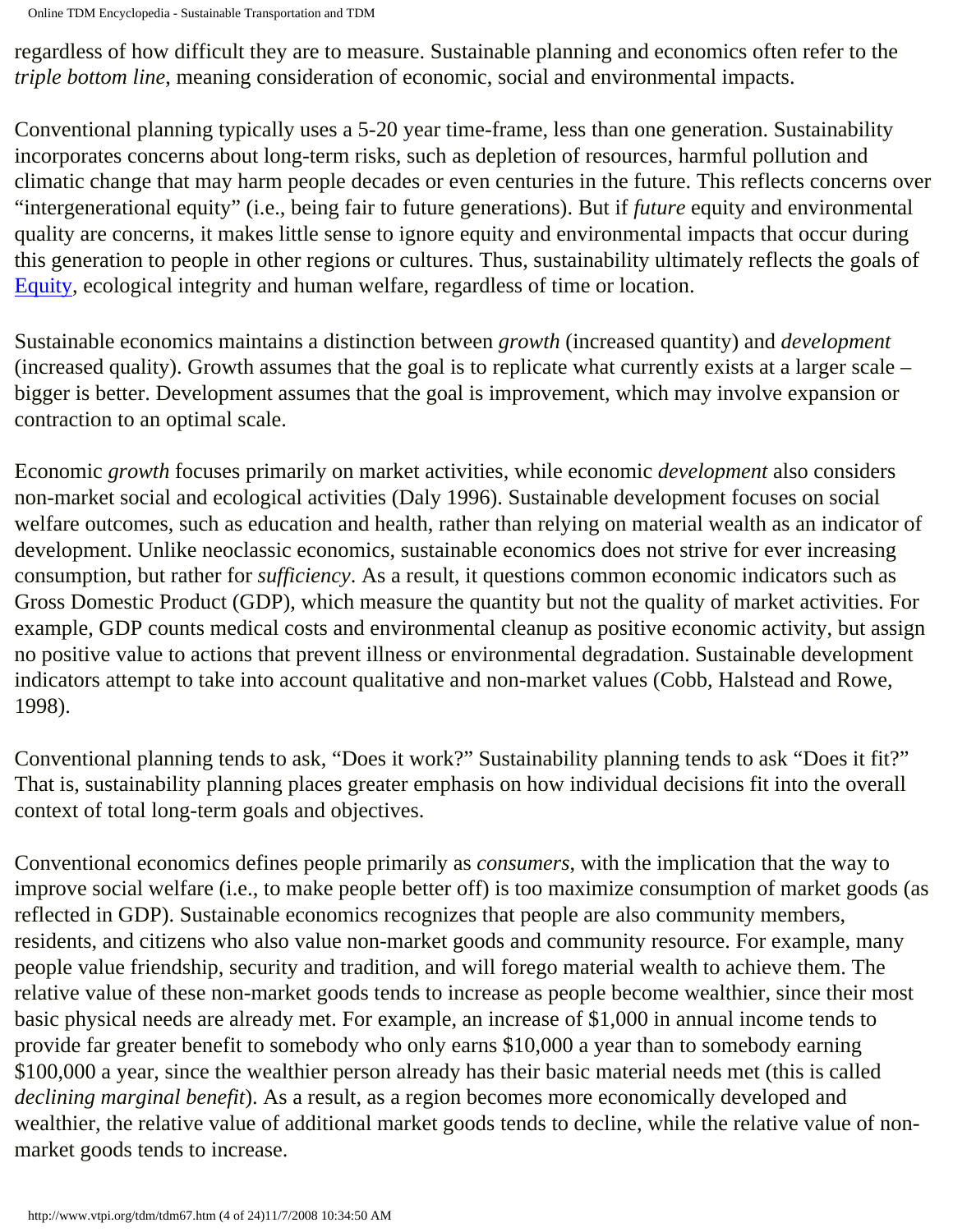Sustainability is sometimes defined narrowly. Some studies of sustainability focus on long-term resource depletion and air pollution problems, on the grounds that they represent the greatest risk and are prone to being neglected by conventional planning (TRB, 1997). But sustainability is increasingly defined more broadly to include the range of issues listed in Table 1.

| <b>Economic</b>             | <b>Social</b>               | <b>Environmental</b>         |
|-----------------------------|-----------------------------|------------------------------|
| Affordability               | Equity                      | Pollution prevention         |
| Resource efficiency         | Human health                | Climate protection           |
| Cost internalization        | Education                   | Biodiversity                 |
| Trade and business activity | Community                   | Precautionary action         |
| Employment                  | Quality of life             | Avoidance of irreversibility |
| Productivity                | <b>Public Participation</b> | Habitat preservation         |
| Tax burden                  |                             | Aesthetics                   |

## *Table 1* **Sustainability Issues**

*This table lists various sustainability issues.* 

Although Table 1 implies that each issue fits into a specific category, in practice they often overlap. For example, pollution prevention is an environmental concern, but it also protects human health (a social concern) and is important for fishing and tourism industries (economic concerns). Sustainable planning reflects the realization that impacts and objectives often interact, so solutions must reflect integrated analysis.

## **Who Is More Sustainable?**

Who is more sustainable, somebody who drives a fuel-efficient vehicle high annual miles, or somebody who drives an inefficient vehicle low annual miles?

If sustainability is defined only in terms of fuel efficiency and related emissions, it can be achieved by driving a fuel efficient vehicle, such as a 60 mile-per-gallon (MPG) hybrid car. However, such a car does not reduce traffic congestion or the barrier effect (delay and risk to pedestrians and cyclists), road and parking requirements, accident risk, or sprawl. A motorist who lives in a more accessible location and relies on alternative modes as much as possible (for example, commuting by bicycle, carpool or transit most days) and so drives an average efficiency vehicle low annual miles, consumes a similar amount of fuel, but imposes far lower costs on society overall.

# **Sustainability Principles**

Principles reflect fundamental goals and practices. Below are basic principles of sustainability planning.

• *Comprehensive Analysis.* Sustainability requires planning that considers economic, social and environmental impacts, including those that are indirect, long-term and nonmarket. This requires adequate information and evaluation tools that allow stakeholders and decision-makers to understand the effects of their decisions.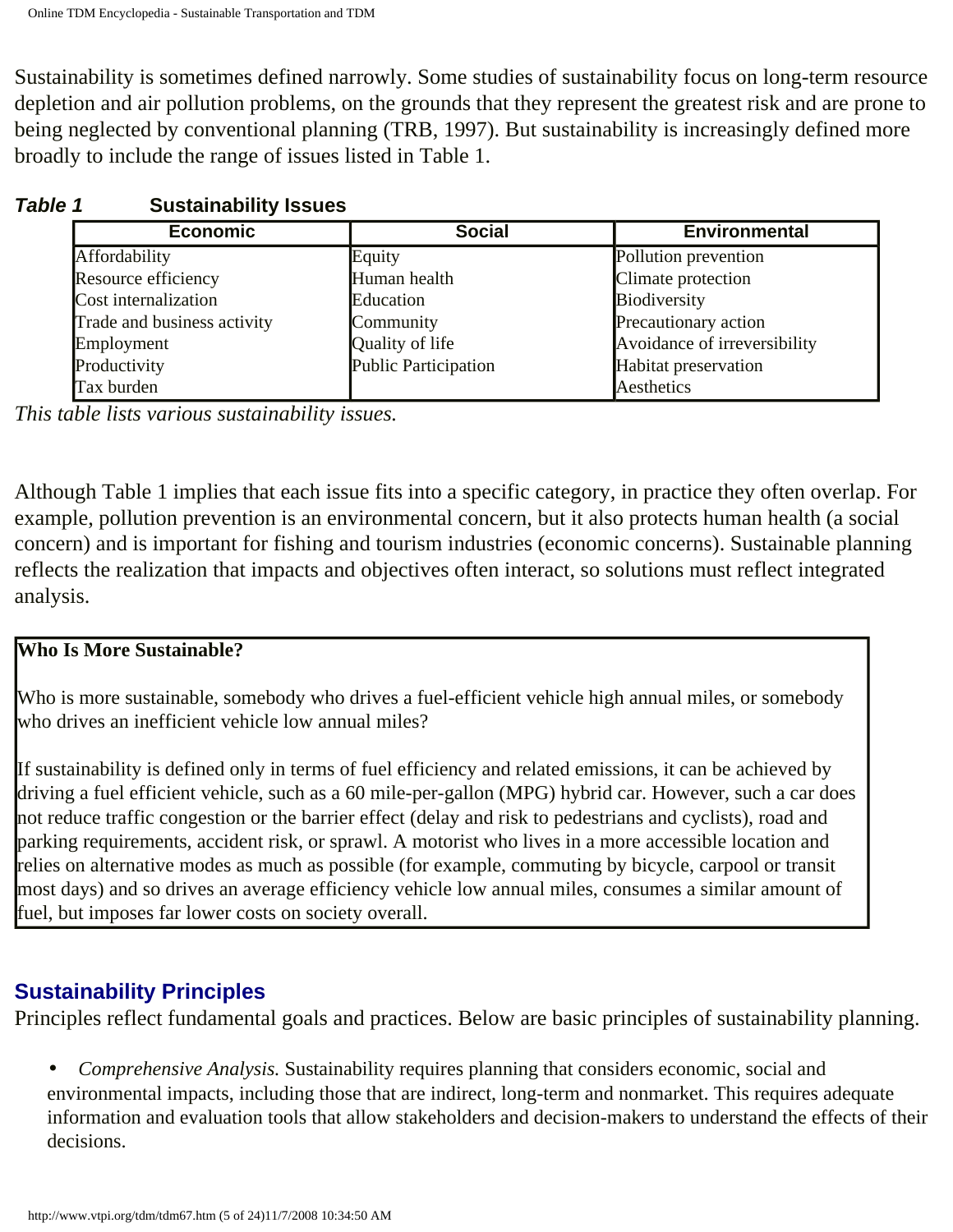• *Integrated and Strategic Planning*. Sustainability planning requires that individual decisions support a community's long-term strategic objectives. For example, transportation planning decisions should be subordinate to strategic economic, social and land use plans.

• *Focusing on Goals, Performance and Outcomes.* Sustainability requires that planning be based on goals and outcomes, such as improved social welfare, ecological health and access. It does not limit analysis to financial impacts and market activities.

• *Consideration of [Equity](http://www.vtpi.org/tdm/tdm13.htm)*. Sustainability emphasizes that **Equity** impacts should be considered in decisionmaking, including those that are indirect and long-term (imposed on future generations).

• *[Market Principles](http://www.vtpi.org/tdm/tdm60.htm).* Market Principles include consumer choice, full-cost pricing and economic neutrality can support sustainable outcomes. This requires [Market Reforms](http://www.vtpi.org/tdm/tdm29.htm) that eliminate incentives to over-use of natural resources and to degrade the environment.

• *Precautionary Principle.* Sustainability supports the Precautionary Principle, which emphasizes the importance of incorporating risks in decision-making and favoring policies that minimize such risks when possible. It values [Resilience.](http://www.vtpi.org/tdm/tdm88.htm)

• *Conservation Ethic.* Sustainability favors solutions that increase efficiency and reduce resource consumption, due to uncertainties about future market conditions and environmental impacts.

• *Transparency, Accountability and Public Involvement*. Sustainability requires a clearly defined, transparent planning process, adequate opportunities for stakeholder to become informed about issues and be involved in decision-making, and good communication between professionals and the general public.

Many organizations have developed recommended best practices for sustainable planning. The U.K. Royal Academy of Engineering provides the following principles of Engineering for Sustainable Development (RAE, 2005). See the report for detailed information on these principles.

- 1. Look beyond your own locality and the immediate future
- 2. Innovate and be creative
- 3. Seek a balanced solution
- 4. Seek engagement from all stakeholders
- 5. Make sure you know the needs and wants
- 6. Plan and manage effectively
- 7. Give sustainability the benefit of any doubt
- 8. If polluters must pollute … then they must pay as well
- 9. Adopt a holistic,'cradle-to-grave 'approach
- 10. Do things right,having decided on the right thing to do
- 11. Beware cost reductions that masquerade as value engineering
- 12. Practice what you preach.

# **Sustainability Indicators**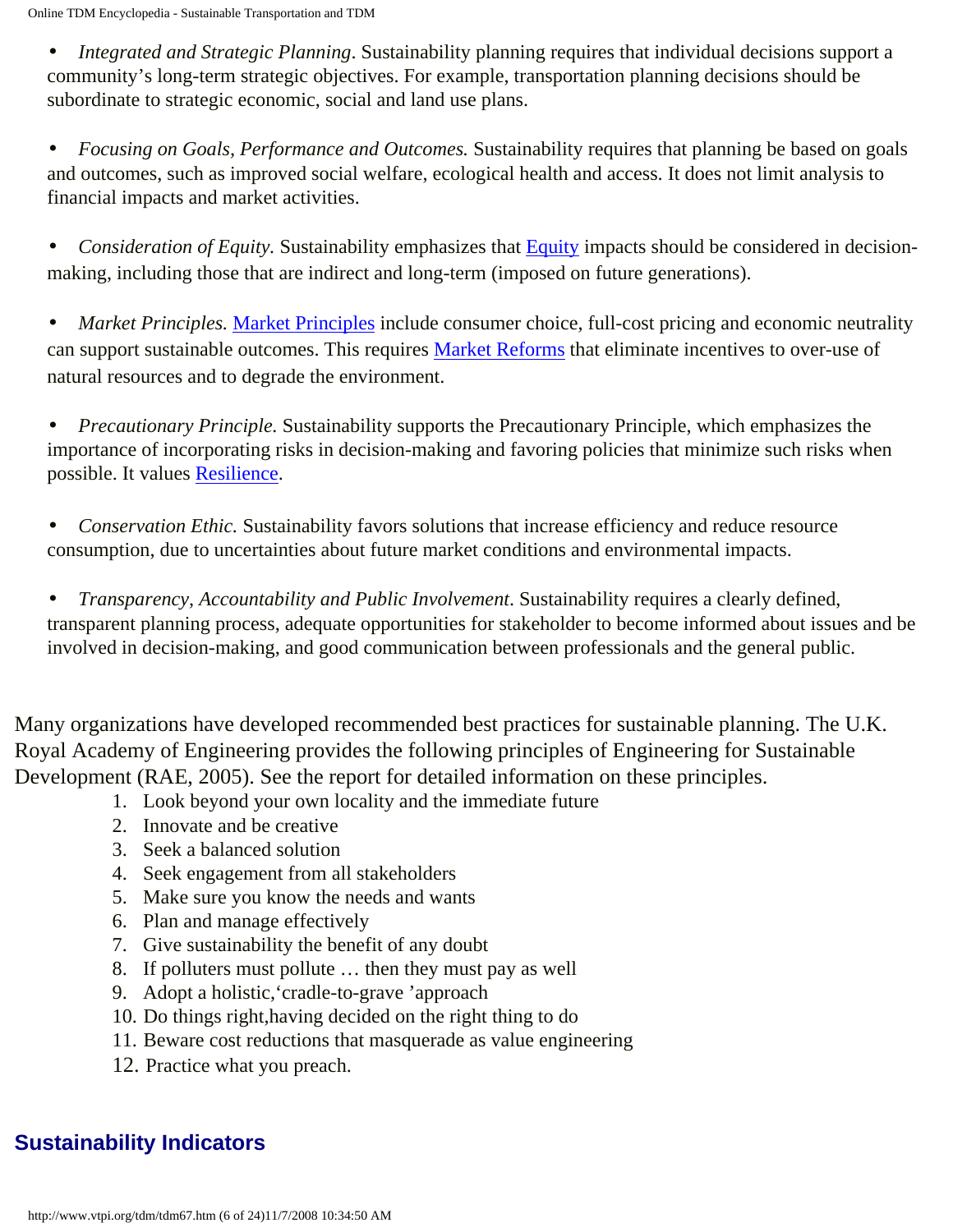Various sets of indicators have been proposed and applied to evaluate sustainability. They expand on existing indicators, such as GDP, to account for diverse social goals and objectives (Redefining Progress). These include specific, measurable indicators that reflect progress toward community development objectives. Table 2 is an example of a *Genuine Progress Indicator* developed for Alberta, Canada (Pembina Institute, 2001). Other regions, goals and analysis perspectives may require somewhat different indicators.

| Time Use<br>Energy<br>Paid work time<br>Oil and gas reserve life<br>Household work<br>Parenting and eldercare<br>Agriculture<br>Free time<br>Agricultural sustainability<br>Volunteerism<br>Personal Consumption Expenditures,<br>Disposable Income and Savings<br>Commuting time<br><b>Forests</b><br>Disposable income<br>Timber sustainability<br>Personal expenditures<br>Forest fragmentation<br>Human Health and Wellness<br>Life expectancy<br>Savings rate<br>Premature mortality<br>Parks and Wilderness<br>Infant mortality<br>Parks and wilderness<br>Obesity<br>Money, Debt, Assets and Net Worth<br>Fish and Wildlife<br>Fish and wildlife<br>Suicide<br>Suicide<br>Income Inequality, Wealth, Poverty<br>and Living Wages<br><b>Wetlands and Peatlands</b><br>Wetlands<br>Substance Abuse: Alcohol, Drugs and<br>Poverty<br>Tobacco<br>Peatlands<br>Drug use (youth)<br>Public and Household Infrastructure<br>Water Resource and Quality<br><b>Auto Crashes and Injuries</b><br>Water quality<br>Household infrastructure<br>Auto crashes<br><b>Energy Use Intensity and Air Quality</b><br>Energy use intensity<br>Employment<br><b>Family Breakdown</b><br>Air quality-related emissions<br>Weekly wage rate<br>Divorce<br>Unemployment rate<br>Greenhouse gas emissions | <b>Economic</b>             | <b>Social</b> | <b>Environmental</b> |
|-------------------------------------------------------------------------------------------------------------------------------------------------------------------------------------------------------------------------------------------------------------------------------------------------------------------------------------------------------------------------------------------------------------------------------------------------------------------------------------------------------------------------------------------------------------------------------------------------------------------------------------------------------------------------------------------------------------------------------------------------------------------------------------------------------------------------------------------------------------------------------------------------------------------------------------------------------------------------------------------------------------------------------------------------------------------------------------------------------------------------------------------------------------------------------------------------------------------------------------------------------------------------------------------|-----------------------------|---------------|----------------------|
|                                                                                                                                                                                                                                                                                                                                                                                                                                                                                                                                                                                                                                                                                                                                                                                                                                                                                                                                                                                                                                                                                                                                                                                                                                                                                           | Economy, GDP and Trade      |               |                      |
|                                                                                                                                                                                                                                                                                                                                                                                                                                                                                                                                                                                                                                                                                                                                                                                                                                                                                                                                                                                                                                                                                                                                                                                                                                                                                           | Economic growth (GDP)       |               |                      |
|                                                                                                                                                                                                                                                                                                                                                                                                                                                                                                                                                                                                                                                                                                                                                                                                                                                                                                                                                                                                                                                                                                                                                                                                                                                                                           | Economic diversity          |               |                      |
|                                                                                                                                                                                                                                                                                                                                                                                                                                                                                                                                                                                                                                                                                                                                                                                                                                                                                                                                                                                                                                                                                                                                                                                                                                                                                           | Trade                       |               |                      |
|                                                                                                                                                                                                                                                                                                                                                                                                                                                                                                                                                                                                                                                                                                                                                                                                                                                                                                                                                                                                                                                                                                                                                                                                                                                                                           |                             |               |                      |
|                                                                                                                                                                                                                                                                                                                                                                                                                                                                                                                                                                                                                                                                                                                                                                                                                                                                                                                                                                                                                                                                                                                                                                                                                                                                                           |                             |               |                      |
|                                                                                                                                                                                                                                                                                                                                                                                                                                                                                                                                                                                                                                                                                                                                                                                                                                                                                                                                                                                                                                                                                                                                                                                                                                                                                           |                             |               |                      |
|                                                                                                                                                                                                                                                                                                                                                                                                                                                                                                                                                                                                                                                                                                                                                                                                                                                                                                                                                                                                                                                                                                                                                                                                                                                                                           |                             |               |                      |
|                                                                                                                                                                                                                                                                                                                                                                                                                                                                                                                                                                                                                                                                                                                                                                                                                                                                                                                                                                                                                                                                                                                                                                                                                                                                                           |                             |               |                      |
|                                                                                                                                                                                                                                                                                                                                                                                                                                                                                                                                                                                                                                                                                                                                                                                                                                                                                                                                                                                                                                                                                                                                                                                                                                                                                           | <b>Taxes</b>                |               |                      |
|                                                                                                                                                                                                                                                                                                                                                                                                                                                                                                                                                                                                                                                                                                                                                                                                                                                                                                                                                                                                                                                                                                                                                                                                                                                                                           |                             |               |                      |
|                                                                                                                                                                                                                                                                                                                                                                                                                                                                                                                                                                                                                                                                                                                                                                                                                                                                                                                                                                                                                                                                                                                                                                                                                                                                                           |                             |               |                      |
|                                                                                                                                                                                                                                                                                                                                                                                                                                                                                                                                                                                                                                                                                                                                                                                                                                                                                                                                                                                                                                                                                                                                                                                                                                                                                           |                             |               |                      |
|                                                                                                                                                                                                                                                                                                                                                                                                                                                                                                                                                                                                                                                                                                                                                                                                                                                                                                                                                                                                                                                                                                                                                                                                                                                                                           | <b>Household Debt</b>       |               |                      |
|                                                                                                                                                                                                                                                                                                                                                                                                                                                                                                                                                                                                                                                                                                                                                                                                                                                                                                                                                                                                                                                                                                                                                                                                                                                                                           |                             |               |                      |
|                                                                                                                                                                                                                                                                                                                                                                                                                                                                                                                                                                                                                                                                                                                                                                                                                                                                                                                                                                                                                                                                                                                                                                                                                                                                                           |                             |               |                      |
|                                                                                                                                                                                                                                                                                                                                                                                                                                                                                                                                                                                                                                                                                                                                                                                                                                                                                                                                                                                                                                                                                                                                                                                                                                                                                           |                             |               |                      |
|                                                                                                                                                                                                                                                                                                                                                                                                                                                                                                                                                                                                                                                                                                                                                                                                                                                                                                                                                                                                                                                                                                                                                                                                                                                                                           | Income distribution         |               |                      |
|                                                                                                                                                                                                                                                                                                                                                                                                                                                                                                                                                                                                                                                                                                                                                                                                                                                                                                                                                                                                                                                                                                                                                                                                                                                                                           |                             |               |                      |
|                                                                                                                                                                                                                                                                                                                                                                                                                                                                                                                                                                                                                                                                                                                                                                                                                                                                                                                                                                                                                                                                                                                                                                                                                                                                                           |                             |               |                      |
|                                                                                                                                                                                                                                                                                                                                                                                                                                                                                                                                                                                                                                                                                                                                                                                                                                                                                                                                                                                                                                                                                                                                                                                                                                                                                           |                             |               |                      |
|                                                                                                                                                                                                                                                                                                                                                                                                                                                                                                                                                                                                                                                                                                                                                                                                                                                                                                                                                                                                                                                                                                                                                                                                                                                                                           | Public infrastructure       |               |                      |
|                                                                                                                                                                                                                                                                                                                                                                                                                                                                                                                                                                                                                                                                                                                                                                                                                                                                                                                                                                                                                                                                                                                                                                                                                                                                                           |                             |               |                      |
|                                                                                                                                                                                                                                                                                                                                                                                                                                                                                                                                                                                                                                                                                                                                                                                                                                                                                                                                                                                                                                                                                                                                                                                                                                                                                           |                             |               |                      |
|                                                                                                                                                                                                                                                                                                                                                                                                                                                                                                                                                                                                                                                                                                                                                                                                                                                                                                                                                                                                                                                                                                                                                                                                                                                                                           |                             |               |                      |
|                                                                                                                                                                                                                                                                                                                                                                                                                                                                                                                                                                                                                                                                                                                                                                                                                                                                                                                                                                                                                                                                                                                                                                                                                                                                                           |                             |               |                      |
|                                                                                                                                                                                                                                                                                                                                                                                                                                                                                                                                                                                                                                                                                                                                                                                                                                                                                                                                                                                                                                                                                                                                                                                                                                                                                           |                             |               |                      |
|                                                                                                                                                                                                                                                                                                                                                                                                                                                                                                                                                                                                                                                                                                                                                                                                                                                                                                                                                                                                                                                                                                                                                                                                                                                                                           | Underemployment             | Crime         |                      |
| Crime<br>Carbon Budget                                                                                                                                                                                                                                                                                                                                                                                                                                                                                                                                                                                                                                                                                                                                                                                                                                                                                                                                                                                                                                                                                                                                                                                                                                                                    |                             |               |                      |
| Carbon budget deficit                                                                                                                                                                                                                                                                                                                                                                                                                                                                                                                                                                                                                                                                                                                                                                                                                                                                                                                                                                                                                                                                                                                                                                                                                                                                     | Transportation              |               |                      |
| Gambling                                                                                                                                                                                                                                                                                                                                                                                                                                                                                                                                                                                                                                                                                                                                                                                                                                                                                                                                                                                                                                                                                                                                                                                                                                                                                  | Transportation expenditures |               |                      |
| Problem gambling<br>Municipal and Hazardous Waste                                                                                                                                                                                                                                                                                                                                                                                                                                                                                                                                                                                                                                                                                                                                                                                                                                                                                                                                                                                                                                                                                                                                                                                                                                         |                             |               |                      |
| Hazardous waste                                                                                                                                                                                                                                                                                                                                                                                                                                                                                                                                                                                                                                                                                                                                                                                                                                                                                                                                                                                                                                                                                                                                                                                                                                                                           |                             |               |                      |
| Landfill waste<br>Democracy                                                                                                                                                                                                                                                                                                                                                                                                                                                                                                                                                                                                                                                                                                                                                                                                                                                                                                                                                                                                                                                                                                                                                                                                                                                               |                             |               |                      |
| Voter participation                                                                                                                                                                                                                                                                                                                                                                                                                                                                                                                                                                                                                                                                                                                                                                                                                                                                                                                                                                                                                                                                                                                                                                                                                                                                       |                             |               |                      |
| <b>Ecological Footprint</b>                                                                                                                                                                                                                                                                                                                                                                                                                                                                                                                                                                                                                                                                                                                                                                                                                                                                                                                                                                                                                                                                                                                                                                                                                                                               |                             |               |                      |
| Ecological footprint<br>Intellectual & Knowledge Capital                                                                                                                                                                                                                                                                                                                                                                                                                                                                                                                                                                                                                                                                                                                                                                                                                                                                                                                                                                                                                                                                                                                                                                                                                                  |                             |               |                      |
| <b>Educational attainment</b>                                                                                                                                                                                                                                                                                                                                                                                                                                                                                                                                                                                                                                                                                                                                                                                                                                                                                                                                                                                                                                                                                                                                                                                                                                                             |                             |               |                      |

## *Table 2* **Sustainability Indicators**

*This table summarizes Genuine Progress Indicators used to evaluate sustainability.*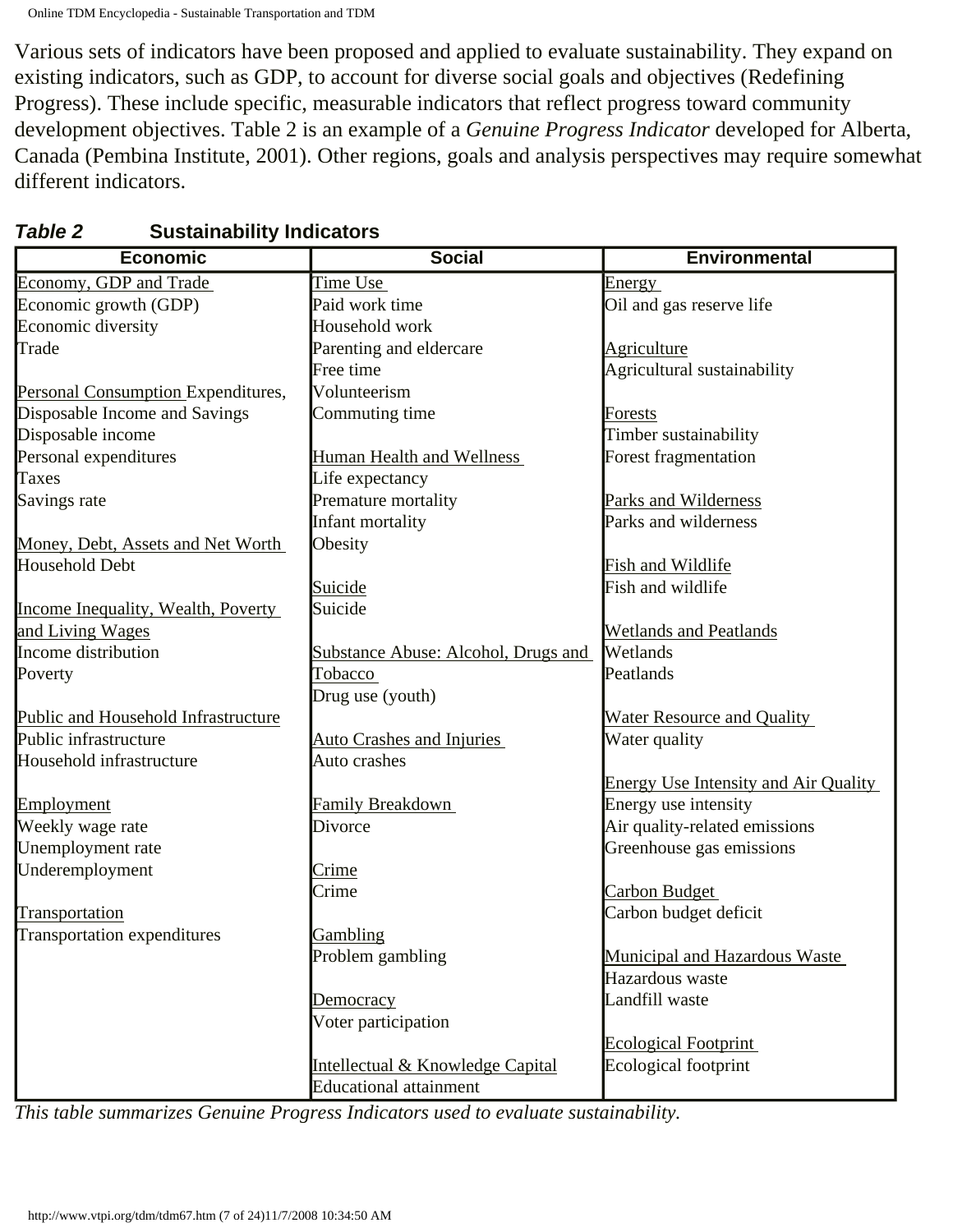# **Transportation Impacts on Sustainability**

Transportation facilities and activities have significant sustainability impacts, including those listed in Table 3. As a result, strategies that increase transportation system efficiency and reduce negative impacts from transportation are among the most effective ways to make progress toward sustainability objectives.

| <b>Economic</b>                      | <b>Social</b>          | <b>Environmental</b> |  |
|--------------------------------------|------------------------|----------------------|--|
| Traffic congestion                   | Inequity of impacts    | Air pollution        |  |
| Mobility barriers                    | Mobility disadvantaged | Climate change       |  |
| Crash damages                        | Human health impacts   | Habitat loss         |  |
| <b>Transportation facility costs</b> | Community cohesion     | Water pollution      |  |
| Consumer transportation costs        | Community livability   | Hydrologic impacts   |  |
| Depletion of non-renewable resources | Aesthetics             | Noise pollution      |  |

## *Table 3* **Transportation Impacts on Sustainability**

*This table lists impacts that transportation activities tend to have on sustainability objectives.*

Because transportation activities have so many impacts related to sustainability, it is important to identify strategies that help achieve multiple objectives, and avoid those that solve one transportation problem but exacerbate others ([Comprehensive Planning\)](http://www.vtpi.org/tdm/tdm76.htm). For example, a policy or program that reduces traffic congestion but increases air pollution emissions or crashes cannot be considered a sustainable solution. Similarly, a strategy that reduces energy consumption and air pollution emission, but increases traffic congestion, crashes and consumer costs is not necessarily a sustainable strategy. The most sustainable strategies are those that simultaneously help reduce traffic congestion, pollution, crashes and consumer costs, increase mobility options for non-drivers, and encourages more efficient land use patterns, or at least avoid contradicting these objectives [\(Win-Win Transportation Solutions\)](http://www.vtpi.org/tdm/tdm52.htm).

Conventional planning tends to assume that transport progress is linear, consisting of newer, faster modes that displace older, slower modes as illustrated below. This *series model* assumes that the older modes are unimportant, and so, for example, there is no harm if increasing automobile traffic causes congestion delay to public transit or creates a barrier to pedestrian travel. From this perspective it would be backward to give public transit or walking **Priority** over automobile travel.

#### Walk è Bicycle è Train è Bus è Automobile è Improved Automobiles

Sustainable reflects a *parallel model*, which assumes that each mode can be useful, and strives to create balanced transport systems that use each mode for what it does best. Transport progress therefore involves improving all useful modes, not just the newest mode, as illustrated below. For example, in many cities the most beneficial transportation strategies may involve [Improving Walking and Cycling,](http://www.vtpi.org/tdm/tdm25.htm) [Support for Public Transit Use,](http://www.vtpi.org/tdm/tdm47.htm) and [Restricting Automobile Traffic](http://www.vtpi.org/tdm/tdm33.htm) in congested urban areas. It does not assume that faster, motorized modes should have priority over slower modes, or that increased travel speed is necessarily more important than qualitative factors such as comfort, safety and equity.

Walk  $\triangleq$  Improved Walking Conditions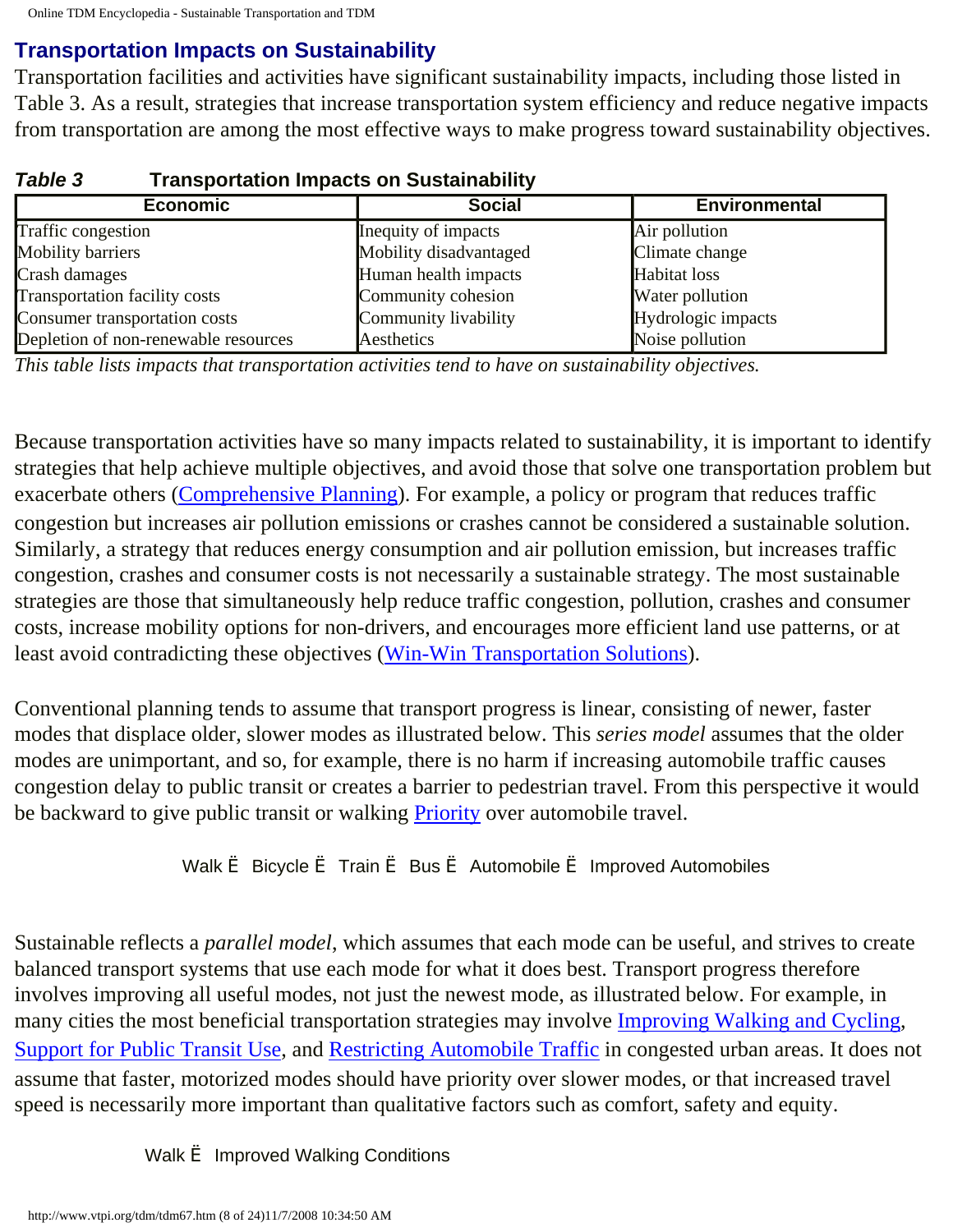Bicycle è Improved Cycling Conditions Train/Bus è Improved Public Transit Service Automobile è Improved Automobile Travel Conditions

## **Sustainable Transportation Performance Indicators**

Sustainability and sustainable transportation are difficult to measure directly, so various [Performance](http://www.vtpi.org/tdm/tdm14.htm)  [Indicators](http://www.vtpi.org/tdm/tdm14.htm) are used to evaluate them. Some are relatively narrow, focusing on just a few impacts, such as air pollution emissions, while others attempt to represent a broader range of economic, social and environmental objectives (Gilbert and Tanguay, 2000; Gudmundsson, 2001; Litman, 2003). Below are examples of indicators.

- Quality of overall [Accessibility](http://www.vtpi.org/tdm/tdm84.htm) (ability to reach desired goods, services and activities). More is better.
- *Land Use Mix* Number of job opportunities and commercial services within 30-minute travel distance of residents. Higher is better.
- *Land use accessibility* Average number of basic services (schools, shops and government offices) within walking distance of residences. Higher is better.

• *Children's accessibility -* Portion of children who can walk or bicycle to [Schools](http://www.vtpi.org/tdm/tdm36.htm), shops and parks from their homes. Higher is better.

- *Electronic accessibility* Portion of population with Internet service [\(Telework](http://www.vtpi.org/tdm/tdm43.htm)). Higher is better.
- *Commute speed* Average commute travel time. Lower is better, particularly for disadvantaged populations.
- *Transport diversity* Variety and quality of transport [Options](http://www.vtpi.org/tdm/tdm65.htm) available in a community. Higher is better.

• *Mode split* - Portion of travel made by walking, cycling, rideshare, public transit and telework. Higher is better.

• *Transit service* – Public transit service quality, including coverage (portion of households and jobs within 5-minute walking distance of 15-minute transit service), service frequency, comfort (portion of trips in which passenger can sit and portion of transit stops with shelters), affordability (fares as a portion of minimum wage income), information availability, and safety (injuries per billion passenger-miles) [\(Transit Evaluation\)](http://www.vtpi.org/tdm/tdm63.htm).

• *Motor Transport Options - Quantity and quality of airline, rail, public transit, ferry, rideshare and taxi* services. Higher is better.

• *Congestion delay -* Per capita traffic [Congestion](http://www.vtpi.org/tdm/tdm96.htm) delay. Lower is better.

• *Consumer Transport costs -* Portion of household expenditures devoted to transport [\(Transport Costs](http://www.vtpi.org/tdm/tdm66.htm)). Lower is better.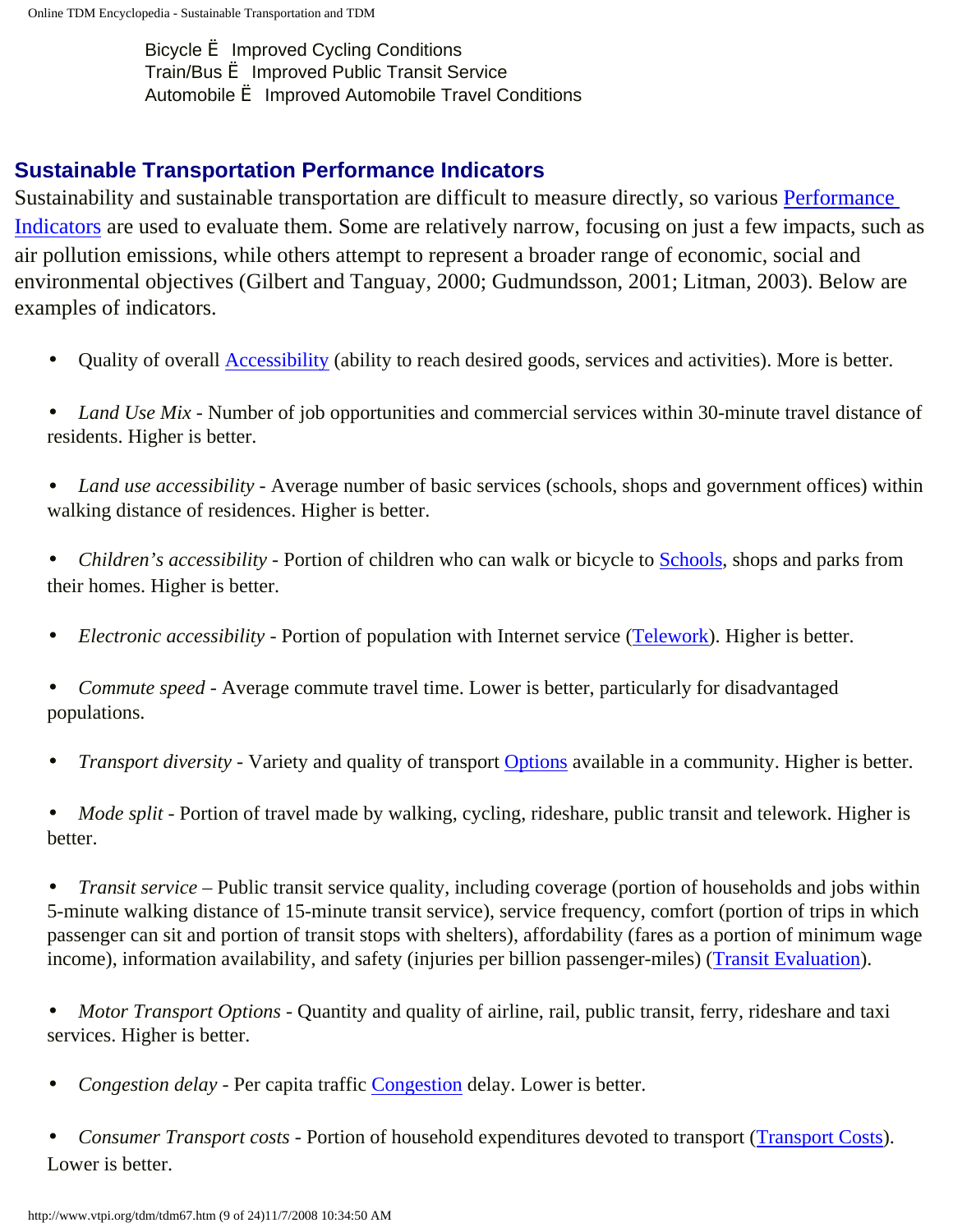• *Affordability* - Portion of household expenditures devoted to transport, including vehicle expenses, fares, residential parking costs, and taxes devoted to transport; particularly by people who are economically, socially and physically disadvantaged. Lower is better, particularly for disadvantaged populations.

• *Facility costs* - Per capita expenditures on roads, traffic services and parking facilities [\(Transport Costs](http://www.vtpi.org/tdm/tdm66.htm)). Lower is better.

• *Freight and commercial transport efficiency* – Speed, quality and affordability of [Freight](http://www.vtpi.org/tdm/tdm16.htm) and commercial transport. Higher is better.

• *Delivery services -* Quantity and quality of delivery services (international/intercity courier, and stores that offer delivery). Higher is better.

• *Market principles* - Degree to which transport systems reflect [Market Principles](http://www.vtpi.org/tdm/tdm60.htm), including prices that reflect full costs and neutral tax policies. Higher is better.

• *Planning Practices -* Degree to which transport institutions reflect [Least-cost](http://www.vtpi.org/tdm/tdm21.htm) planning and investment practices. Higher is better.

• *User rating* - Overall satisfaction rating of transport system and services by users ([Surveys](http://www.vtpi.org/tdm/tdm40.htm)). Higher is better.

- *Citizen involvement* Public involvement in transport [Planning](http://www.vtpi.org/tdm/tdm50.htm) process. Higher is better.
- *Crash costs* Per capita crash fatalities, disabilities and monetized [Crash Costs](http://www.vtpi.org/tdm/tdm58.htm). Lower is better.
- *Planning process* Range of solutions considered in transport [Planning.](http://www.vtpi.org/tdm/tdm50.htm) Higher is better.

• *[Health and fitness](http://www.vtpi.org/tdm/tdm102.htm) -* Portion of population that regularly uses active transport modes (walking and cycling). Higher is better.

• *[Community Livability](http://www.vtpi.org/tdm/tdm97.htm) -* Degree to which transport activities increase community livability (local environmental quality). Higher is better.

• *Cultural Preservation* - Degree to which cultural and historic values are reflected and preserved in transport planning decisions. Higher is better.

• [Basic Access](http://www.vtpi.org/tdm/tdm103.htm) – Quality of transport to access socially valuable activities such as medical services, education, employment and essential shopping, particularly for disadvantaged populations.

• *Horizontal Equity (fairness) -* Degree to which prices reflect full costs unless a subsidy is specifically justified ([Equity\)](http://www.vtpi.org/tdm/tdm13.htm). Higher is better.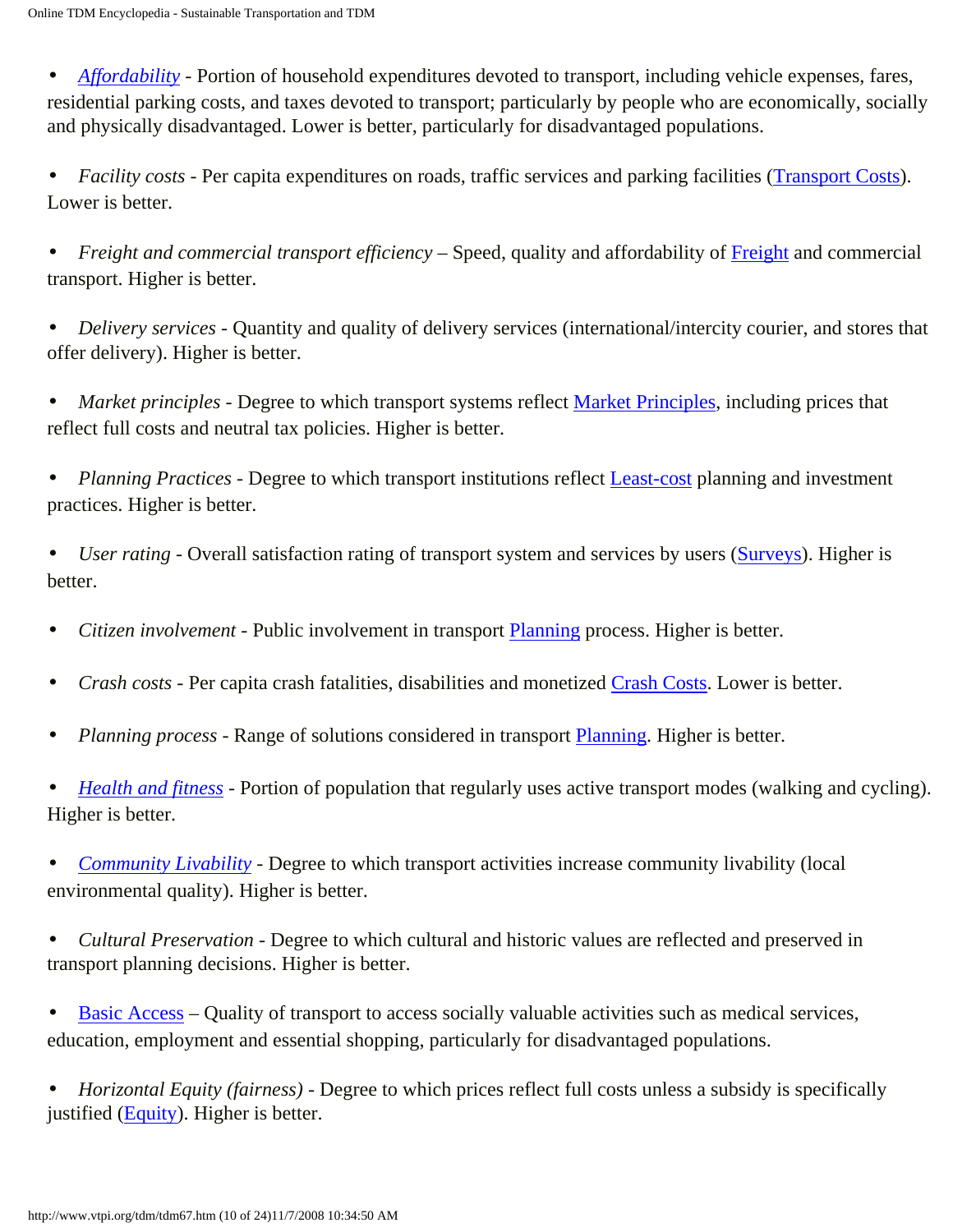• *Progressivity* - Degree to which transport policies make lower-income people relatively better off ([Equity\)](http://www.vtpi.org/tdm/tdm13.htm). Higher is better.

• *Mobility for non-drivers* - Quality of accessibility and transport services for non-drivers (**[Equity](http://www.vtpi.org/tdm/tdm13.htm)**). Higher is better.

• *Mobility for people with disabilities*) - Quality of transport facilities and services for people with disabilities, such as wheelchair users and people with visual impairments ([Universal Design](http://www.vtpi.org/tdm/tdm69.htm)). Higher is better.

• *Nonmotorized transport* - Quality of walking and cycling conditions ([Non-motorized Evaluation\)](http://www.vtpi.org/tdm/tdm63.htm). Higher is better.

• *Climate change emissions* - Per capita fossil fuel consumption, and emissions of CO2 and other climate change emissions ([Energy and Emission Reductions](http://www.vtpi.org/tdm/tdm59.htm)). Lower is better.

• *Other air pollution* - Per capita emissions of "conventional" air pollutants (CO, VOC, NOx, particulates, etc.) [\(Energy and Emission Reductions](http://www.vtpi.org/tdm/tdm59.htm)). Lower is better.

- *Noise pollution* Portion of population exposed to high levels of traffic noise. Lower is better.
- *Water pollution* Per capita vehicle fluid losses. Lower is better.

• *Land use impacts* - Per capita land devoted to transportation facilities ([Land Use Evaluation\)](http://www.vtpi.org/tdm/tdm104.htm). Lower is better.

• *Habitat protection* - Preservation of high-quality wildlife habitat (wetlands, old-growth forests, etc.) from loss due to transport facilities and development ([Land Use Evaluation\)](http://www.vtpi.org/tdm/tdm104.htm). Higher is better.

• Roadway aesthetic conditions (people tend to be more inclined to care for environments that they consider beautiful and meaningful).

## **Implications of Sustainable Transportation**

Sustainability objectives have several implications for transport planning.

## *Transportation Decision-Making*

Sustainable transportation planning requires a *paradigm shift*: a fundamental [Change](http://www.vtpi.org/tdm/tdm114.htm) in the way people think about and solve problems (Litman, 1999). It requires more comprehensive analysis of impacts, consideration of indirect and cumulative impacts (Louis Berger & Associates, 1998), consideration of demand management solutions, and public involvement in transportation decision-making. It involves [Prioritizing Transportation](http://www.vtpi.org/tdm/tdm110.htm) to give higher value trips and lower cost modes priority over lower value, higher cost trips.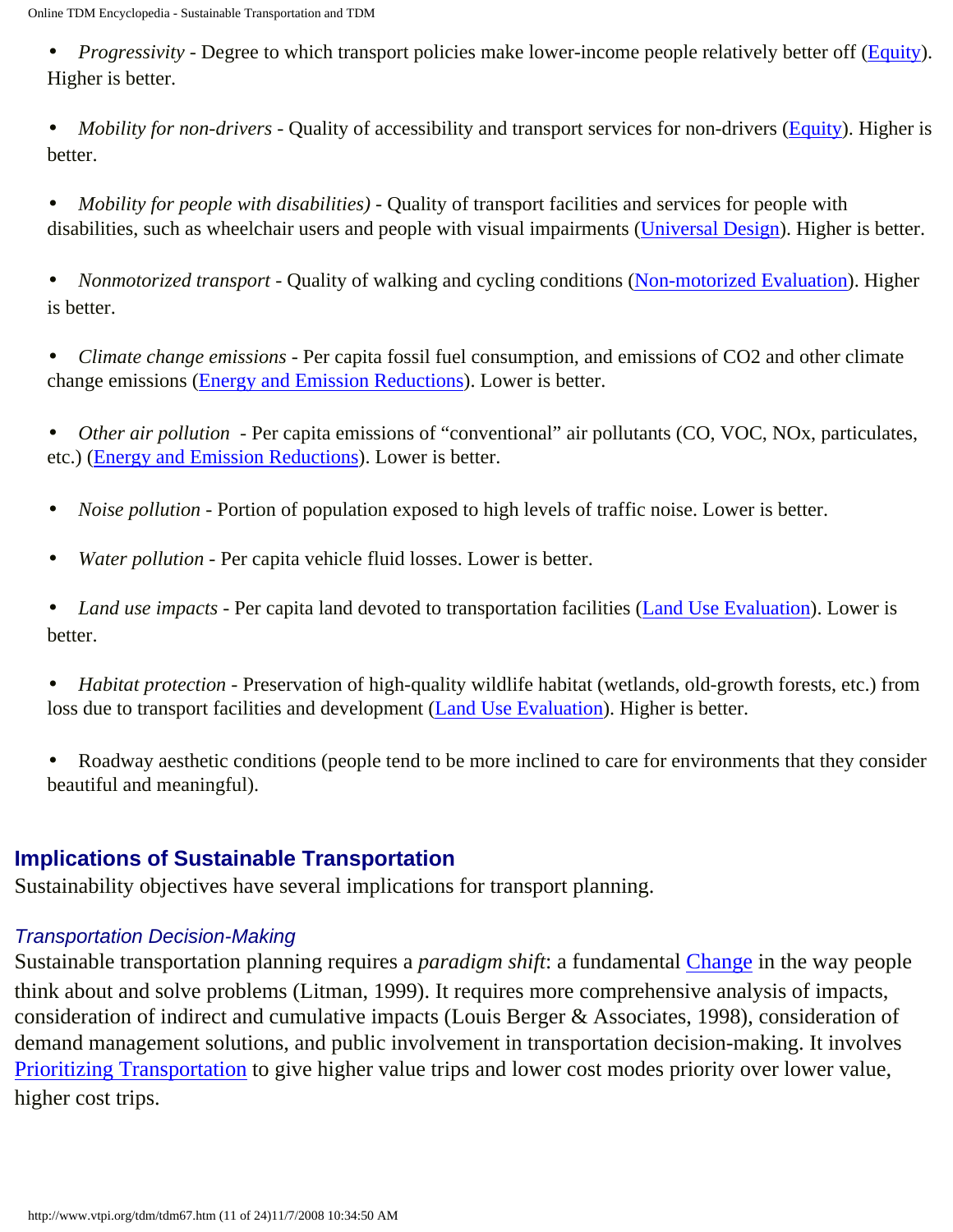## *Automobile Dependency*

Automobile dependency is defined as high levels of automobile use, automobile oriented land use, and a lack of travel alternatives (Newman & Kenworthy, 1999). Automobile dependency imposes a number of economic, social and environmental costs (Litman, 2000), and results in part due to distortions in transportation and land use markets [\(Market Principles\)](http://www.vtpi.org/tdm/tdm60.htm) (TRB, 1997). Sustainable transportation requires reducing these distortions and encouraging the development of a more balanced transportation system ([Evaluating Transportation Choice](http://www.vtpi.org/tdm/tdm65.htm)). Transportation [Market Reforms](http://www.vtpi.org/tdm/tdm29.htm) that correct market distortions which cause excessive automobile use and automobile oriented land use patterns can increase [Economic](http://www.vtpi.org/tdm/tdm54.htm) [Development](http://www.vtpi.org/tdm/tdm54.htm) while also achieving social and environmental objectives.

## *Transportation Equity*

Equity is a fundamental goal of sustainable development. Sustainable development reflects a desire to consider the impacts that our current decisions could have on future generations, called *intergenerational equity*. Sustainable transportation therefore requires that broad equity analysis be incorporating explicitly in transportation planning ([Evaluating TDM Equity\)](http://www.vtpi.org/tdm/tdm13.htm).

## *Land Use*

Transportation patterns can be affected significantly by land use patterns ([Land Use Impacts on](http://www.vtpi.org/tdm/tdm20.htm)  [Transportation\)](http://www.vtpi.org/tdm/tdm20.htm). In particular, low density development, hierarchical street patterns, generous road and parking capacity, and automobile oriented site design tends to increase automobile dependency, leading to high levels of per capita motor vehicle mileage and a reduction in the quality of travel alternatives (transit, walking and cycling). Many experts conclude that sustainable transportation requires more [Accessible](http://www.vtpi.org/tdm/tdm84.htm) land use (Newman and Kenworthy, 1999).

## *Developing Regions*

Sustainable transportation planning tends to be particularly important in lower-income, [Developing](http://www.vtpi.org/tdm/tdm75.htm) [Regions](http://www.vtpi.org/tdm/tdm75.htm), since they have more limited resources, tend to rely more on alternative travel modes, and are currently making critical planning decisions which will determine the type of transportation system they will have in the future. Sustainability planning tends to favor more multi-modal transportation planning and **Smart Growth**, in order to avoid excessive **Automobile Dependency**, particularly in economically developing regions.

## **Demand Management and Sustainable Transportation**

Many strategies have been proposed to create more sustainable transportation. Most involve either technical innovation or Transportation Demand Management. Sometimes these are presented as mutually exclusive (i.e., one approach or the other), but most objective research indicates that a combination of strategies is needed to achieve sustainability goals. For example, fuel efficient and alternative fueled vehicles can help achieve resource conservation and pollution reduction objectives, but demand management is needed to address other objectives, such as facility cost savings and improved travel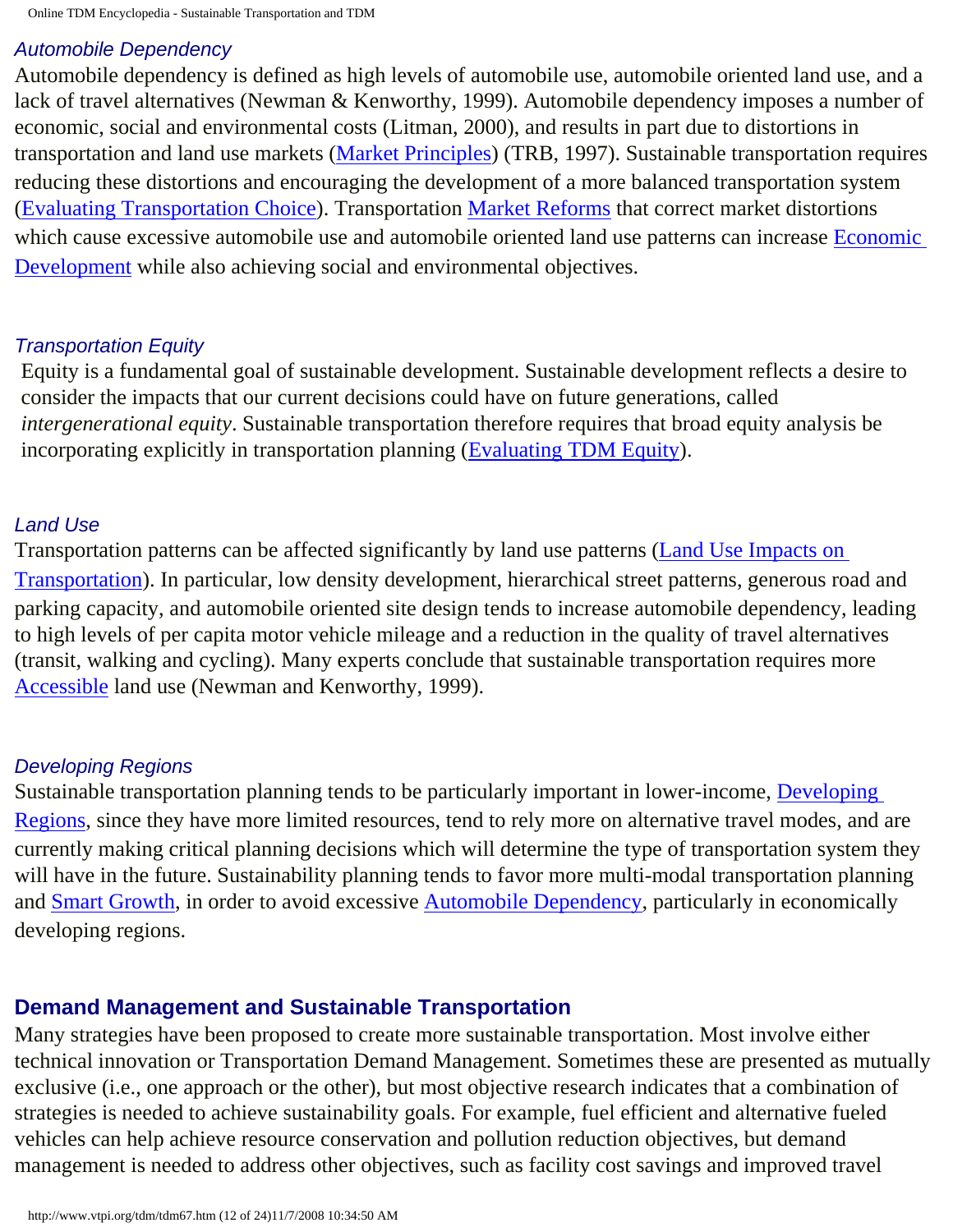choices for non-drivers.

Most analysis suggest that Transportation Demand Management is essential for achieving more sustainable transportation, although the term "Transportation Demand Management" is not always used (World Bank, 1996). Some TDM strategies, called "No regrets" or [Win-Win Transportation Solutions,](http://www.vtpi.org/tdm/tdm52.htm) help achieve a combination of economic, environmental and social objectives, and so are justified regardless of uncertainty over the value placed on impacts such as climate change and inequity.

Economic efficiency and resource conservation are important principles sustainability. This suggests that TDM strategies that reflect [Market Principles](http://www.vtpi.org/tdm/tdm60.htm), encourage more resource-efficient travel choices, or result in more efficient land use tend to support sustainability. TDM can also help achieve [Livability](http://www.vtpi.org/tdm/tdm97.htm) objectives such as increased local environmental quality and community cohesion.

| <b>Market Principles</b>            | <b>Efficient Land Use</b>             | <b>Efficient Transportation</b>         |
|-------------------------------------|---------------------------------------|-----------------------------------------|
| <b>Comprehensive Market Reforms</b> | <b>Smart Growth</b>                   | <b>Walking and Cycling Improvements</b> |
| <b>Road Pricing</b>                 | <b>Location Efficient Development</b> | <b>Transit Improvements</b>             |
| <b>Parking Pricing</b>              | <b>New Urbanism</b>                   | Ridesharing                             |
| <b>Carbon Taxes</b>                 | <b>Transit Oriented Development</b>   | <b>HOV Priority</b>                     |
| <b>Least Cost Planning</b>          | <b>Access Management</b>              | <b>Commute Trip Reduction</b>           |
| <b>Asset Management</b>             |                                       |                                         |
| <b>Institutional Reforms</b>        |                                       |                                         |

Incorporating sustainability principles, objectives and evaluation criteria into transportation decisionmaking can support increased implementation of TDM, and greater coordination between transportation and land use planning.

#### [Wit and Humor](http://www.vtpi.org/tdm/tdm94.htm)

Three fellows were sitting at a bar, and their conversation turns to collectables. One man describes his coin collection. "I have more than 2,000 coins from every country in the world, including several that are quite rare. My collection is valued at over \$25,000. I keep it in a high-security cabinet."

The second man brags about his book collection. "I have more than 400 antique books, including several signed first editions. My collection is valued at over \$50,000. I keep them in a climatecontrolled room in my house."

The third man say, "I have the world's largest seashell collection, including countless unique specimens. My collection is considered priceless. I keep it on beaches all over the world."

## **Related Chapters**

For more information on issues related to sustainable development see [Evaluating TDM,](http://www.vtpi.org/tdm/tdm14.htm) [TDM Planning,](http://www.vtpi.org/tdm/tdm50.htm) [Comprehensive TDM Evaluation,](http://www.vtpi.org/tdm/tdm76.htm) [Measuring Transportation,](http://www.vtpi.org/tdm/tdm55.htm) [Evaluating TDM Equity,](http://www.vtpi.org/tdm/tdm13.htm) [Transportation](http://www.vtpi.org/tdm/tdm106.htm)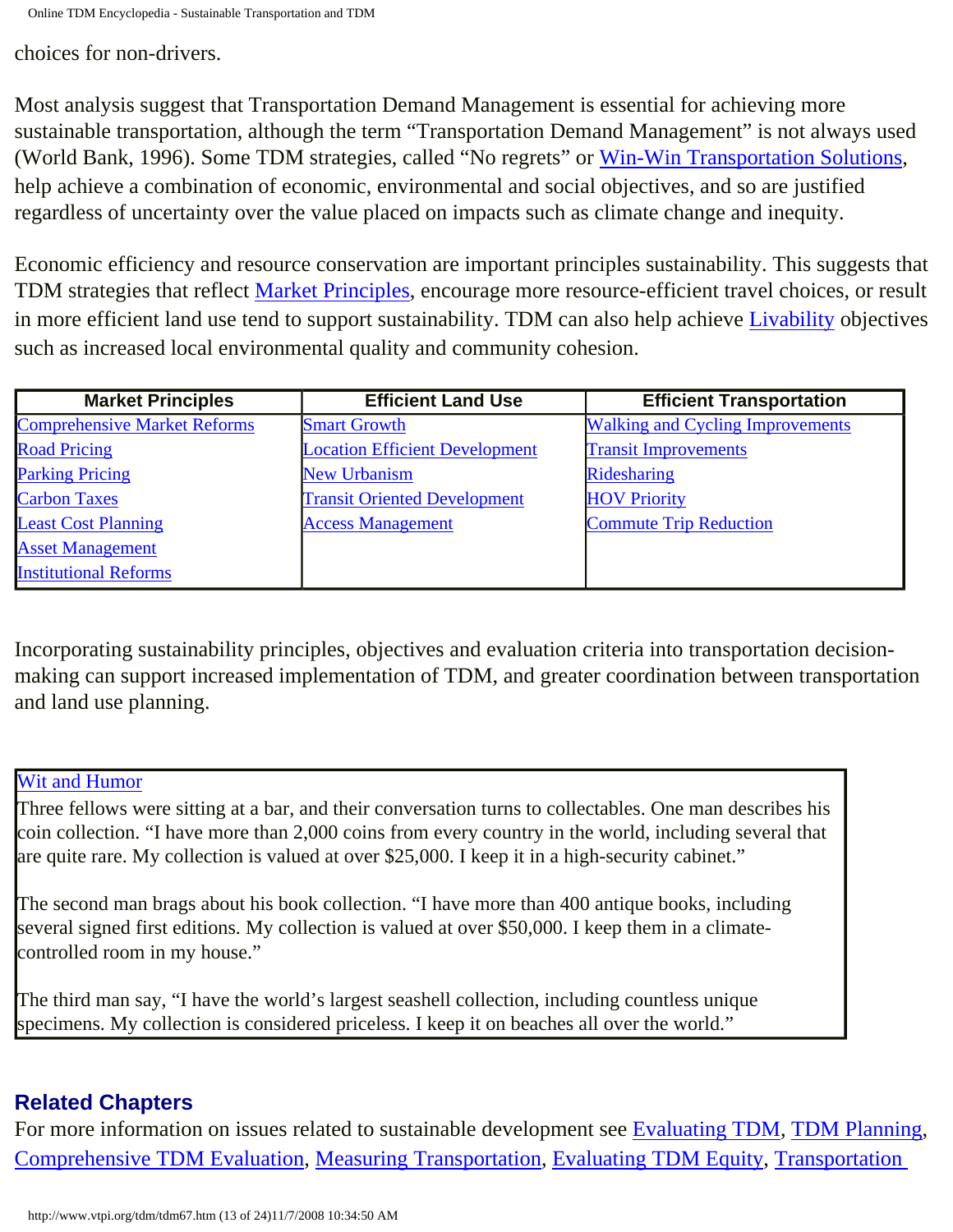[Affordability](http://www.vtpi.org/tdm/tdm106.htm), [TDM and Economic Development,](http://www.vtpi.org/tdm/tdm54.htm) [Transportation Costs](http://www.vtpi.org/tdm/tdm66.htm), [Asset Management,](http://www.vtpi.org/tdm/tdm109.htm) [TDM in](http://www.vtpi.org/tdm/tdm75.htm) [Developing Regions,](http://www.vtpi.org/tdm/tdm75.htm) [Market Principles](http://www.vtpi.org/tdm/tdm60.htm), [Evaluating Pricing Strategies](http://www.vtpi.org/tdm/tdm70.htm) and [Evaluating Transportation](http://www.vtpi.org/tdm/tdm65.htm)  [Choice.](http://www.vtpi.org/tdm/tdm65.htm)

## **Examples and Case Studies**

#### *Seattle Climate Action Plan [\(www.ci.seattle.wa.us/climate/report.htm](http://www.ci.seattle.wa.us/climate/report.htm))*

In 2005 Seattle Mayor Greg Nickels established a Green Ribbon Commission that included a wide variety of stakeholders and experts to recommend climate protection actions for the Seattle community to meet or beat the Kyoto target. In 2006 the Commission released a report and recommendations, which include the following strategies to reduce automobile use (plus other strategies to reduce emissions in other ways):

- Increase the Supply of Frequent, Reliable and Convenient Public Transportation
- Significantly Expand Bicycling and Pedestrian Infrastructure
- Lead a Regional Partnership to Develop and Implement a Road Pricing System
- Implement a New Commercial Parking Tax
- Expand Efforts to Create Compact, Green, Urban Neighborhoods

Along with their recommendations the Commission offered these observations:

• Success will require a deliberate, sustained, community-wide effort. And, since cars and other transportation sources are the largest source of climate pollution in our area, we will need strong regional collaboration as well.

• The actions and investments needed to rein in Seattle's climate pollution will, at the same time, make our community healthier and more livable, for example, by reducing traffic congestion and toxic air pollution from diesel emissions.

• In addition, reducing our reliance on fossil fuels increases our energy independence, keeps more money circulating in the local economy and supports local and regional economic development.

• The road to a more climate-friendly community is paved with economic opportunities, including costsavings from energy efficiency measures for our families and businesses—especially in light of rising and volatile energy prices—and new business prospects for our companies and entrepreneurs.

• Implementing these recommendations requires a significant investment of time and money by the community. But we believe the price tag is dwarfed by the cost to our community of not taking additional action.

• Finally, meeting the Kyoto target here—and, more important, transforming Seattle into the nation's most climate-friendly city—is an extraordinary challenge. But our community has rallied to meet such challenges in the past. With Seattle's unique mix of eco-intelligence and entrepreneurial zeal, we will meet and exceed the goal.

## *Post-Oil Planning (Perl, 2007)*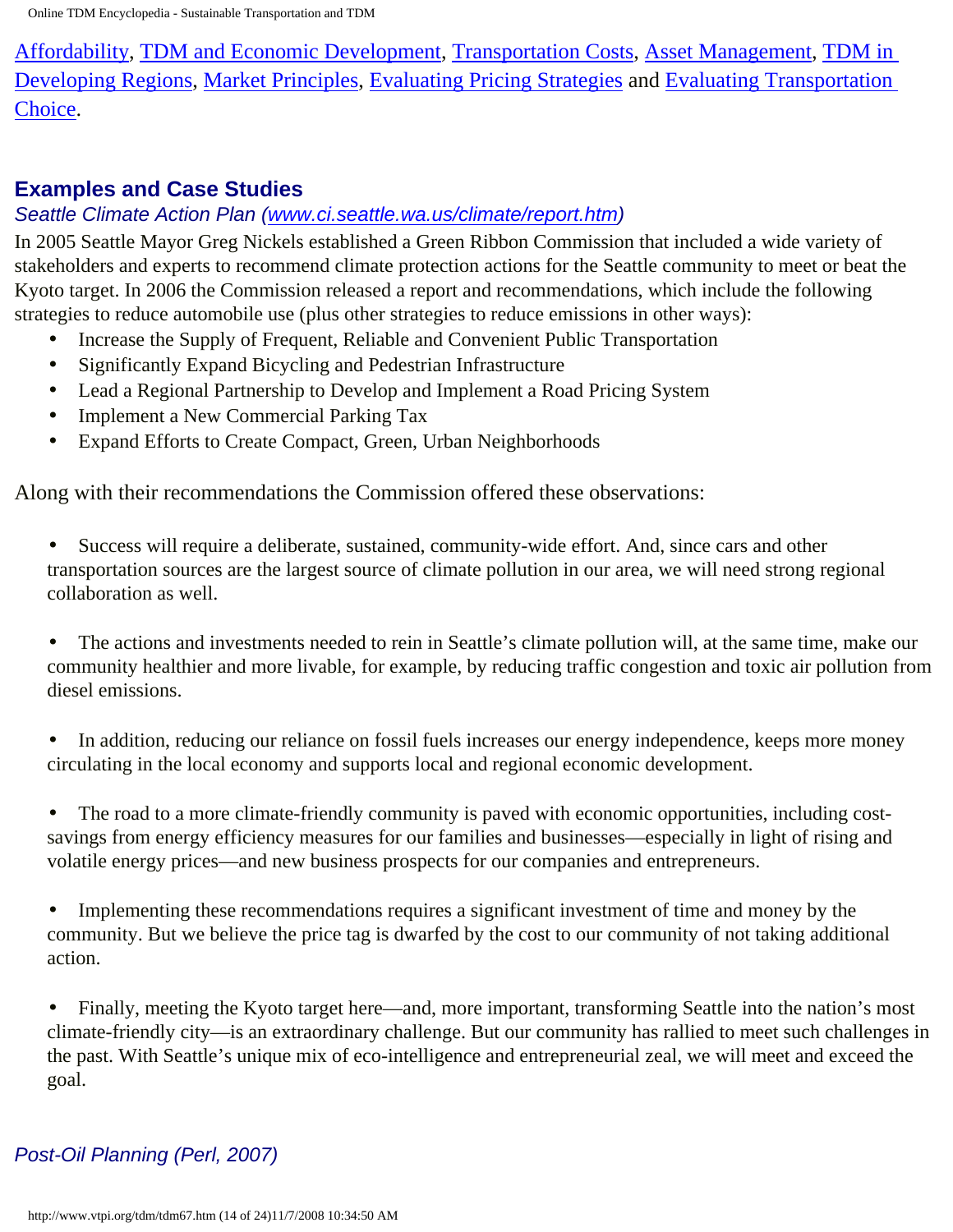Online TDM Encyclopedia - Sustainable Transportation and TDM

A special issue of the *Journal of Urban Technology* (Perl, 2007) examines the paradigm shifts needed in urban transportation and land use planning to prepare for riding energy costs and to achieve sustainability objectives. The analysis indicates that sustainability objectives can be achieved through a combination of transportation and land use policy changes that reduce per capita transportation energy consumption, and create cities that better meet human needs, but that this requires fundamental changes in policy analysis and planning practices.

## *Integrated Planning (European Commission, 2002)*

Leading experts recommend the following general principles to create more integrated and efficient local decisionmaking in the European Union:

1. Establish and enforce strategic (integration and with a long term perspective) visions, planning ability, capacity to use a wider and more innovative range of tools.

2. Promote management skills to develop participatory and proactive processes, involving all relevant stakeholders, and to implement local strategic planning, influencing and promoting the adoption of self – regulated behaviour from all the partners.

3. Consider and reflect upon national/local specificity and differences, being aware of new urban dynamics and of recent and relevant trends (such as increasing liberalisation of the environmental markets, globalisation of pressures, the need for urban renewal, etc.).

## *Evaluating Urban Sustainability (Barker, 2005)*

A study evaluated the sustainability of transportation trends in San Antonio, Texas, including per capita vehicle travel, consumer costs, traffic fatalities, energy consumption and pollution emissions (Barker, 2005). Compared with other cities, San Antonio is found to be less sustainable. The study identifies factors that contribute to high levels of per capita vehicle travel, including development patterns, road density, jobs/housing balance and transit supply. The author identifies various strategies that could be applied to increase sustainability.

# **References And Resources For More Information**

*Access; the Sustainable Transport Forum* [\(www.the-commons.org/access/eehome.htm\)](http://www.the-commons.org/access/eehome.htm) is an information network dedicated to exploring and promoting sustainable transportation.

William G. **Barker** (2005), "Can A Sustainable Transportation System Be Developed for San Antonio, Texas," *Transportation Research Record 1924*, Transportation Research Board ([www.trb.org\)](http://www.trb.org/), pp. 120-128.

Rahman Paul **Barter** and Tamim Raad (2000), *Taking Steps: A Community Action Guide to People-Centred, Equitable and Sustainable Urban Transport*, Sustainable Transport Action Network for Asia and the Pacific ([www.](http://www.geocities.com/sustrannet) [geocities.com/sustrannet\)](http://www.geocities.com/sustrannet).

Timothy **Beatley** (1995), "The Many Meanings of Sustainability," *Journal of Planning Literature*, Vol. 9, No. 4, May, 1995, pp. 339-342.

**Brundtland** Commission (1987), *Our Common Future*, Oxford University Press.

Graham **Bullock** (2006), *Stakeholders and the Development of National Environmental Indicators: Case Studies from the Sustainable Roundtables, EPA, and the Heinz Center*, Kennedy School of Government Environment and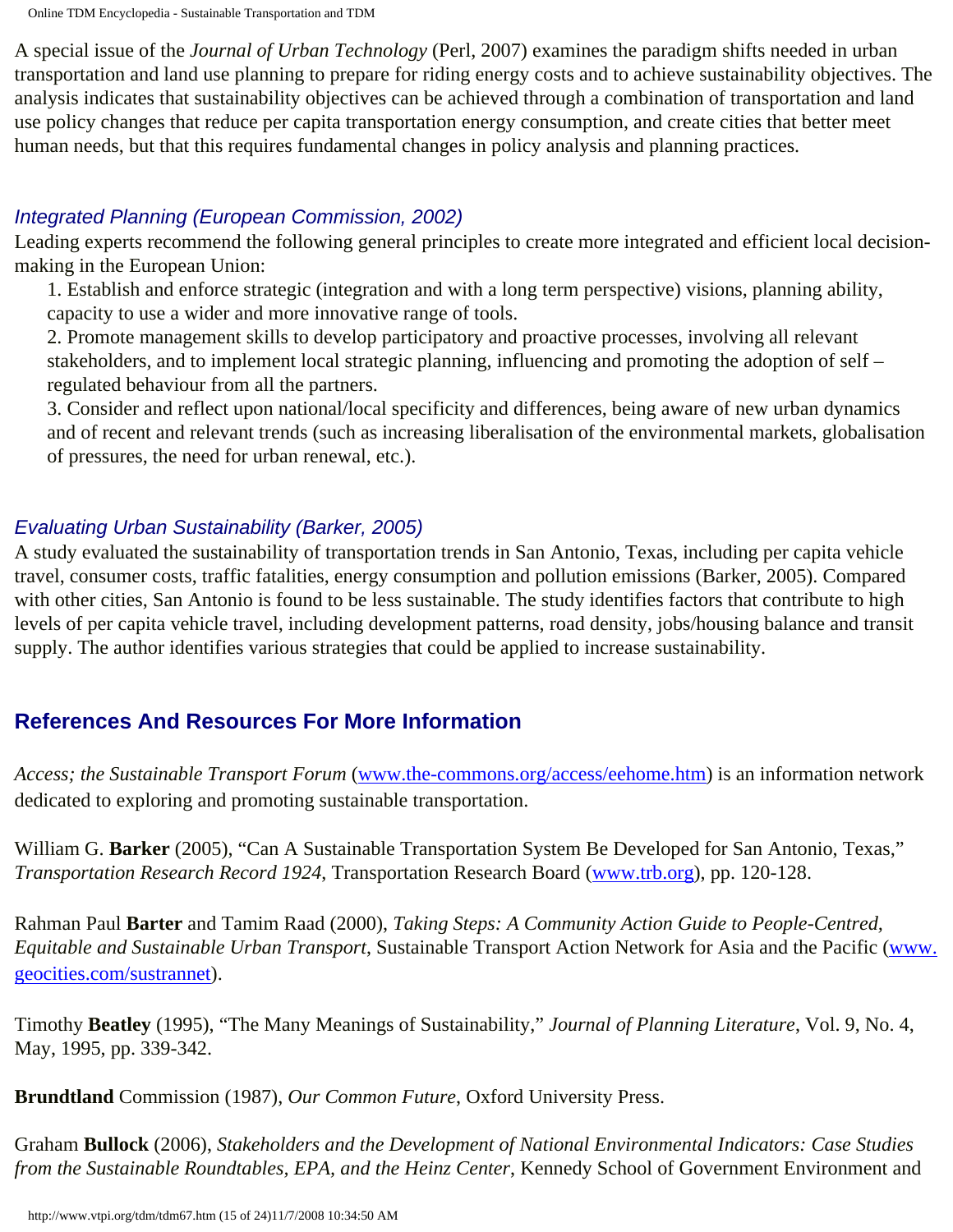Natural Resources Program Working Paper; at [http://belfercenter.ksg.harvard.edu/files/bcsia%20enr%20discussion](http://belfercenter.ksg.harvard.edu/files/bcsia%20enr%20discussion%20paper%20submission_bullock.pdf) [%20paper%20submission\\_bullock.pdf](http://belfercenter.ksg.harvard.edu/files/bcsia%20enr%20discussion%20paper%20submission_bullock.pdf).

*Canadian National Round Table on the Environment and Economy* ([www.nrtee-trnee.ca\)](http://www.nrtee-trnee.ca/) is working to develop national policies that support more sustainable development and transport.

*Centre for Alternative and Sustainable Transport* (CAST) [\(www.staffs.ac.uk/schools/sciences/geography/cast/](http://www.staffs.ac.uk/schools/sciences/geography/cast/casthome.html) [casthome.html](http://www.staffs.ac.uk/schools/sciences/geography/cast/casthome.html)) performs research on non-motorised, sustainable transport.

*Center of Excellence for Sustainable Development* [\(www.sustainable.doe.gov](http://www.sustainable.doe.gov/)) is a US Department of Energy program that supports more resource efficient development.

*Centre for Sustainable Community Development: Case Studies* [\(www.fcm.ca/scep/index.htm](http://www.fcm.ca/scep/index.htm)), Federation of Canadian Municipalities [\(www.fcm.ca\)](http://www.fcm.ca/).

*Centre for Sustainable Transportation (CST)* [\(www.cstctd.org](http://www.cstctd.org/)) is a Canadian research institute dedicated to encouraging more sustainable transportation policy.

*Center for a Sustainable Economy* [\(www.sustainableeconomy.org](http://www.sustainableeconomy.org/)) provides resources concerning tax shifting and environmental tax reform, including proposals to change fuel and vehicle prices.

*Centre for Science and Environment* ([www.cseindia.org\)](http://www.cseindia.org/) is a leading environmental NGO located in India, which promotes sustainable development.

*Center for Sustainability* [\(www.c4s.info](http://www.c4s.info/)) works to identify and generate appropriate, multifaceted solutions for sustainable development.

*Climate Solutions* [\(www.climatesolutions.org](http://www.climatesolutions.org/)) provides information and resources concerning global climate change issues and emission reduction strategies.

Clifford **Cobb**, Ted Halstead and Jonathan Rowe (1999), *The Genuine Progress Indicator*, Redefining Progress ([www.rprogress.org](http://www.rprogress.org/)).

**CMHC** (2006), *Your Next Move: Choosing a Neighbourhood with Sustainable Features*, Canada Mortgage and Housing Corporation, [\(www.cmhc-schl.gc.ca\)](http://www.cmhc-schl.gc.ca/); at [www.cmhc-schl.gc.ca/odpub/pdf/62180.pdf.](http://www.cmhc-schl.gc.ca/odpub/pdf/62180.pdf)

**CST** (1997), *Definition and Vision of Sustainable Transportation*, Canadian Centre for Sustainable Transportation ([www.cstctd.org\)](http://www.cstctd.org/).

**CST** (2001), *Sustainable Transportation Performance Indicators Project*, Centre for Sustainable Transportation ([www.cstctd.org\)](http://www.cstctd.org/).

**CST**, *Sustainable Transportation Monitor*, Centre for Sustainable Transportation [\(www.cstctd.org](http://www.cstctd.org/)), produced irregularly.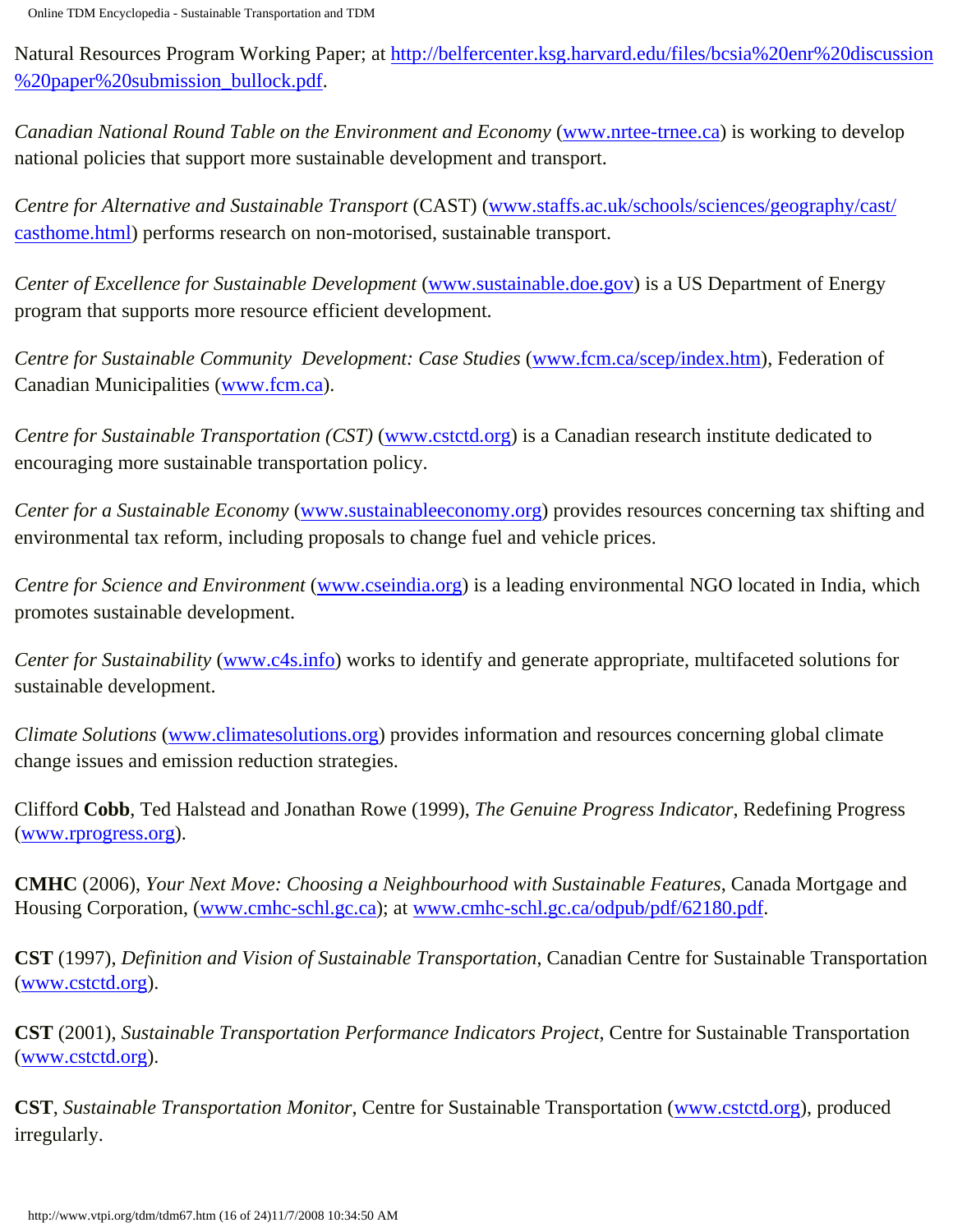Herman **Daly** (1996), *Beyond Growth; Economics of Sustainable Development*, Beacon Press (Boston).

Jos **Dings** (2003), *Europe's Environment: Transport*, European Environment Agency ([http://reports.eea.eu.int/](http://reports.eea.eu.int/environmental_assessment_report_2003_10/en/tab_content_RLR) environmental assessment report 2003 10/en/tab content RLR).

Brian **Dudson** (1998), "When Cars are Clean and Clever: A Forward-looking View of Sustainable and Intelligent Automobile Technologies," *Transportation Quarterly*, Vol. 52, No. 3, 1998, pp. 103-120.

*Earthscan* [\(www.earthscan.co.uk\)](http://www.earthscan.co.uk/) publishes a variety of books on transport policy, environment and sustainable development.

**ECMT** (2004), *Assessment and Decision Making for Sustainable Transport*, European Conference of Ministers of Transportation, Organization of Economic Coordination and Development [\(www.oecd.org](http://www.oecd.org/)).

*Environment Canada* ([www.doe.ca/envhome.html\)](http://www.doe.ca/envhome.html) has information on environmental impacts and mitigation programs.

*Friends of the Earth* ([www.foe.co.uk\)](http://www.foe.co.uk/) is an environmental organization that is often involved in transportation issues.

**GDRC** (2000), *Notes on 'Quality of Life,'* Global Development Research Centre ([www.gdrc.org/uem/qol-define.](http://www.gdrc.org/uem/qol-define.html) [html\)](http://www.gdrc.org/uem/qol-define.html).

*Global Reporting Initiative* (GRI) ([www.globalreporting.org](http://www.globalreporting.org/)) is an international organization to develop, promote, and disseminate standard framework for sustainability reporting.

*Global Development Network* ([www.gdnet.org/about\\_gdn\)](http://www.gdnet.org/about_gdn) is a global network of research and policy institutes working together to address the problems of national and regional development

Paul Michael **Grimley** (2006), *Indicators of Sustainable Development in Civil Aviation*, Dissertation, Loughborough University [\(http://dspace.lboro.ac.uk/dspace/handle/2134/2755\)](http://dspace.lboro.ac.uk/dspace/handle/2134/2755).

*GTZ (Deutsche Gesellschaft für Technische Zusammenarbeit)* [\(www.gtz.de](http://www.gtz.de/)) is a German government sponsored organization that provides international services to improve the living conditions of people in developing and transition countries.

**European Commission**, *Towards More Integrated Implementation Of Environmental Legislation In Urban Areas*, Working Group on Integrated Implementation of Environmental Legislation (WG/IIEL), European Commission (DG Environment), [\(http://europa.eu.int/comm/environment/urban/pdf/0302finalreport.pdf](http://europa.eu.int/comm/environment/urban/pdf/0302finalreport.pdf)), March 2002.

**GTZ** (2003), *Sustainable Transportation: A Sourcebook for Policy-Makers in Developing Countries*, [\(www.sutp.](http://www.sutp.org/) [org](http://www.sutp.org/)), by the Sustainable Urban Transport Project – Asia [\(www.sutp-asia.org](http://www.sutp-asia.org/)) and Deutsche Gesellschaft fur Technische Zusammenarbeit [\(www.gtz.de](http://www.gtz.de/)). Many of these documents are now available in various languages including Spanish, French, Chinese, Indonesian, Romanian, Thai and Vietnamese. The *Mobility Management* module is available at the VTPI website ([www.vtpi.org/gtz\\_module.pdf](http://www.vtpi.org/gtz_module.pdf)). *Preserving and Expanding the Role of*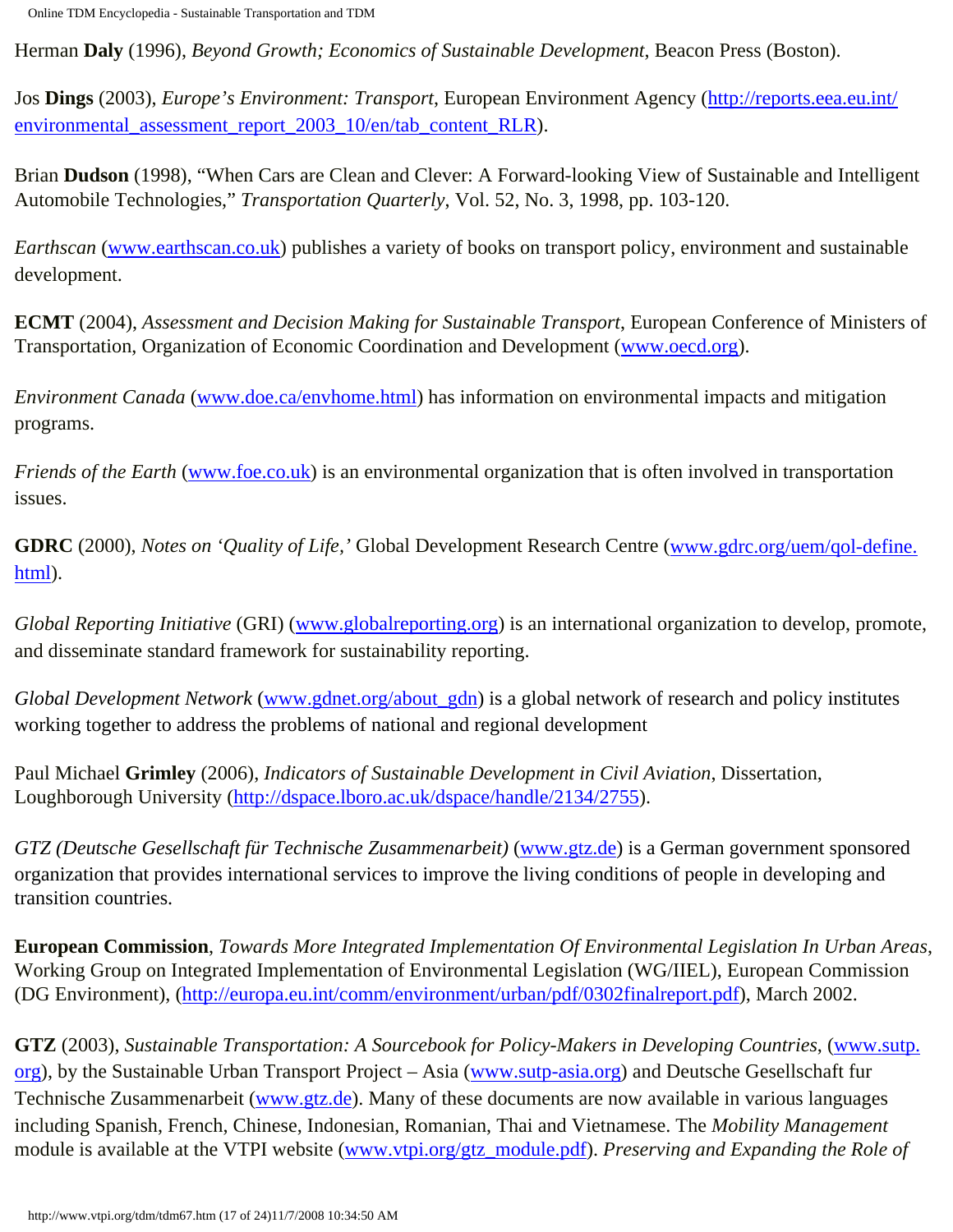*Non-motorized Transport: Sustainable Transportation* is available at the Institute for Transportation and Development Policy website [\(www.itdp.org/STe/STe4/readSTe4/NMT.PDF](http://www.itdp.org/STe/STe4/readSTe4/NMT.PDF)).

Henrik **Gudmundsson** (2001), *Indicators and Performance Measures for Transportation, Environment and Sustainability in North America*, National Environmental Research Institute (Roskilde, Denmark; [www.dmu.](http://www.dmu.dk/1_viden/2_Publikationer/3_arbrapporter/default.asp) [dk/1\\_viden/2\\_Publikationer/3\\_arbrapporter/default.asp](http://www.dmu.dk/1_viden/2_Publikationer/3_arbrapporter/default.asp)).

Henrik **Gudmundsson** (2003), "Making Concepts Matter: Sustainable Mobility And Indicator Systems In Transport Policy" *International Social Science Journal* [\(www.blackwell-synergy.com/rd.asp?](http://www.blackwell-synergy.com/rd.asp?code=issj&goto=journal) [code=issj&goto=journal](http://www.blackwell-synergy.com/rd.asp?code=issj&goto=journal)), Vol. 55, No. 2, Issue 176, June 2003, pp. 199-217.

Ralph **Hall** (2006), *Understanding and Applying the Concept of Sustainable Development to Transportation Planning and Decision-Making in the U.S*., PhD Dissertation, Massachusetts Institute of Technology ([http://esd.](http://esd.mit.edu/students/esdphd/dissertations/hall_ralph.pdf) [mit.edu/students/esdphd/dissertations/hall\\_ralph.pdf\)](http://esd.mit.edu/students/esdphd/dissertations/hall_ralph.pdf).

**Halsnæs**, et al. (2001), *Transport and the Global Environment: Accounting for GHG Reductions in Policy Analysis*, UNEP Collaborating Centre on Energy and Environment (UCCEE) ([www.uccee.org\)](http://www.uccee.org/).

*Institute for Transportation And Development Policy* [\(www.itdp.org](http://www.itdp.org/)) is an organization that supports sustainable transportation policies throughout the world, including in developing countries.

*International Council for Local Environmental Initiatives* [\(www.iclei.org\)](http://www.iclei.org/) provides tools to help communities become healthier and more environmentally responsible.

*International Society for Ecological Economics* ([http://kabir.umd.edu/ISEE/ISEEhome.html\)](http://kabir.umd.edu/ISEE/ISEEhome.html)) is a professional organization.

*Internetwork for Sustainability* ([www.insnet.org](http://www.insnet.org/)) is a nonprofit informal network to support sustainable development.

Richard **Lee**, Paul Wack and Eugene Jud (2003), *Towards Sustainable Mobility Indicators In California*, Mineta Transportation Institute [\(http://transweb.sjsu.edu/publications/02-05.pdf\)](http://transweb.sjsu.edu/publications/02-05.pdf).

Todd **Litman** (1999), "Reinventing Transportation; Exploring the Paradigm Shift Needed to Reconcile Sustainability and Transportation Objectives," *Transportation Research Record 1670*, Transportation Research Board [\(www.trb.org](http://www.trb.org/)), pp. 8-12; at [www.vtpi.org/reinvent.pdf.](http://www.vtpi.org/reinvent.pdf)

Todd **Litman** (2000), *The Costs of Automobile Dependency and Benefits of Transport Diversity*, VTPI [\(www.vtpi.](http://www.vtpi.org/) [org](http://www.vtpi.org/));

Todd **Litman** (2003), "Mobility Management" module [\(www.vtpi.org/gtz\\_module.pdf\)](http://www.vtpi.org/gtz_module.pdf) of the *Sustainable Transport Sourcebook*, published by the Sustainable Urban Transport Project in Asia [\(www.sutp.org\)](http://www.sutp.org/) and GTZ ([www.gtz.de](http://www.gtz.de/)); at [www.vtpi.org/gtz\\_module.pdf](http://www.vtpi.org/gtz_module.pdf).

Todd **Litman** (2005), *Well Measured: Developing Indicators for Comprehensive and Sustainable Transport*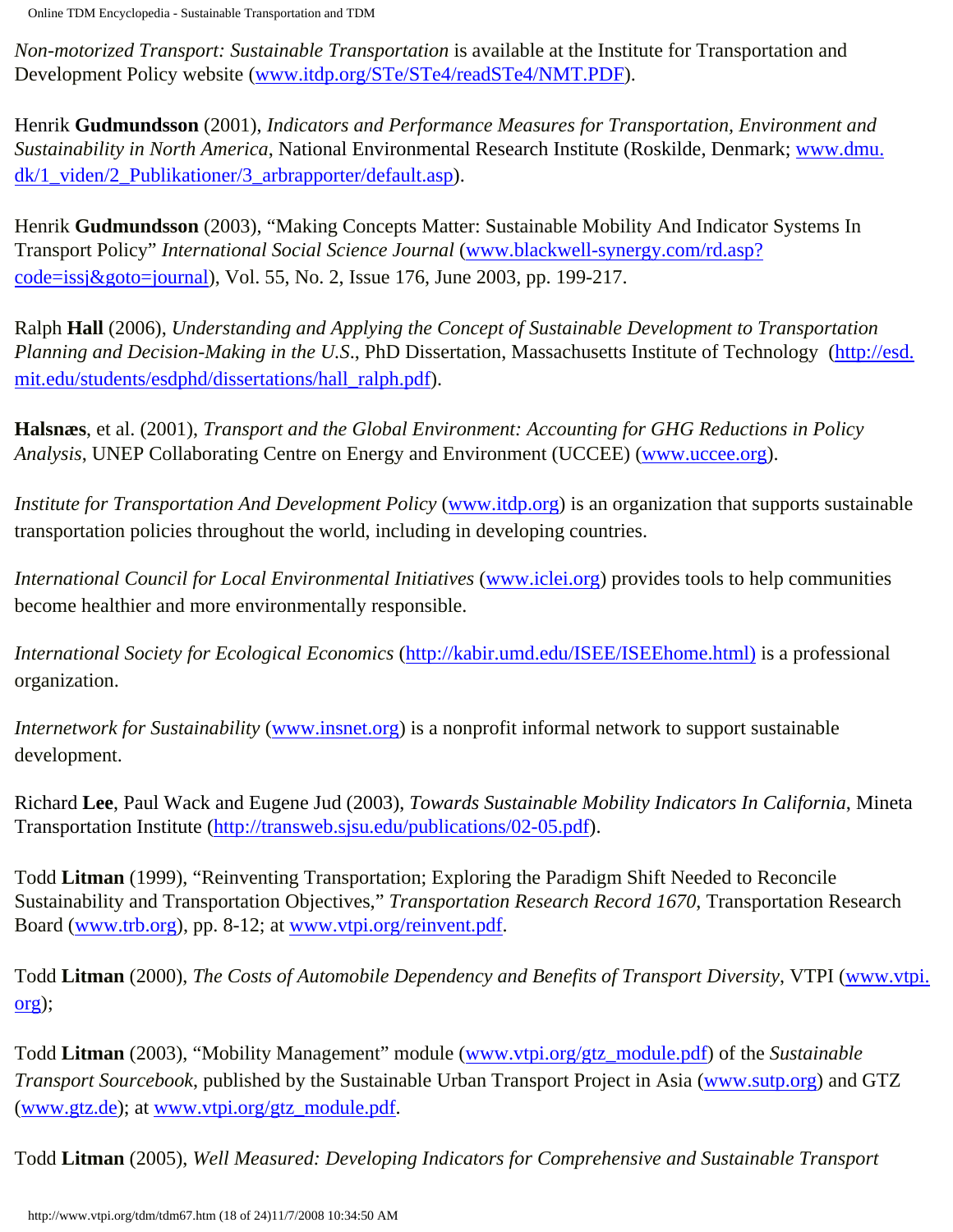*Planning*, VTPI ([www.vtpi.org\)](http://www.vtpi.org/); at [www.vtpi.org/wellmeas.pdf](http://www.vtpi.org/wellmeas.pdf).

Todd **Litman** (2006), *Mobility As A Positional Good: Implications for Transport Policy and Planning*, VTPI ([www.vtpi.org\)](http://www.vtpi.org/); at [www.vtpi.org/prestige.pdf.](http://www.vtpi.org/prestige.pdf)

Todd **Litman** (2007), "Developing Indicators For Comprehensive And Sustainable Transport Planning," *Transportation Research Record 2017*, Transportation Research Board ([www.trb.org\)](http://www.trb.org/), 2007, pp. 10-15.

Todd **Litman** and David Burwell (2006), "Issues in Sustainable Transportation," *International Journal of Global Environmental Issues*, Vol. 6, No. 4, pp. 331-347; at [www.vtpi.org/sus\\_iss.pdf.](http://www.vtpi.org/sus_iss.pdf)

**Louis Berger** & Associates (1998), *Guidance for Estimating the Indirect Effects of Proposed Transportation Projects*, Report 403, Transportation Research Board ([www.trb.org\)](http://www.trb.org/).

Greg **Marsden**, Charlotte Kelly and Carolyn Snell (2006), *Selecting Indicators For Strategic Performance Management*, Transportation Research Board Annual Meeting ([www.trb.org](http://www.trb.org/)); at [www.mdt.mt.gov/research/docs/](http://www.mdt.mt.gov/research/docs/trb_cd/Files/06-0378.pdf) [trb\\_cd/Files/06-0378.pdf.](http://www.mdt.mt.gov/research/docs/trb_cd/Files/06-0378.pdf)

A.D. **May** (1999), *Making the Links: Car Use and Traffic Management Measures in the Policy Package*, University of Leeds, UK, OECD, ECMT, Workshop on Managing Car Use for Sustainable Urban Travel [\(www.](http://www.oecd.org/cem/UrbTrav/Workshops/Carscities/May.pdf) [oecd.org/cem/UrbTrav/Workshops/Carscities/May.pdf\)](http://www.oecd.org/cem/UrbTrav/Workshops/Carscities/May.pdf).

Hugh **McClintock** (2001), *Comprehensive Sustainable Transportation Planning Bibliography*, Institute of Urban Planning, University of Nottingham, U.K [\(www.nottingham.ac.uk/sbe/planbiblios/bibs\)](http://www.nottingham.ac.uk/sbe/planbiblios/bibs). Provides comprehensive references and links for transportation and land use planning.

Michael **M'Gonigle** and Justine Starke (2006), *Planet U: Sustaining the World, Reinventing The University*, New Society Publishing [\(www.newsociety.com\)](http://www.newsociety.com/).

A. **Mitra** (2003), *Painting the Town Green - The Use of Urban Sustainability Indicators in the United States of America*, RICS Foundation ([www.ricsbooks.com\)](http://www.ricsbooks.com/).

**MTE**, *Moving On the Economy Online Best Practices Database* [\(http://w4.metrotor.on.ca/inter/mte/mte.nsf/](http://w4.metrotor.on.ca/inter/mte/mte.nsf/$defaultview?OpenView&Count=5) [\\$defaultview?OpenView&Count=5](http://w4.metrotor.on.ca/inter/mte/mte.nsf/$defaultview?OpenView&Count=5)) is an ever-expanding searchable inventory of economic success stories in sustainable transportation.

**MTE**, *Mobility in the Developing World and Sustainable Transportation Live* ([www.movingtheeconomy.ca\)](http://www.movingtheeconomy.ca/), by Moving the Economy and the Canadian International Development Agency, is a website that provides information on how developing country cities are applying sustainable transportation principles to help reduce traffic congestion, facility costs, pollution and other transport problems.

Nolberto **Munier** (2006), *Handbook on Urban Sustainability*, Springer ([www.springer.com\)](http://www.springer.com/).

*Natural Step* ([www.naturalstep.org](http://www.naturalstep.org/)) uses a science-based, systems framework to help organizations and communities work toward sustainability. The Natural Step organizations provide a variety of resources to help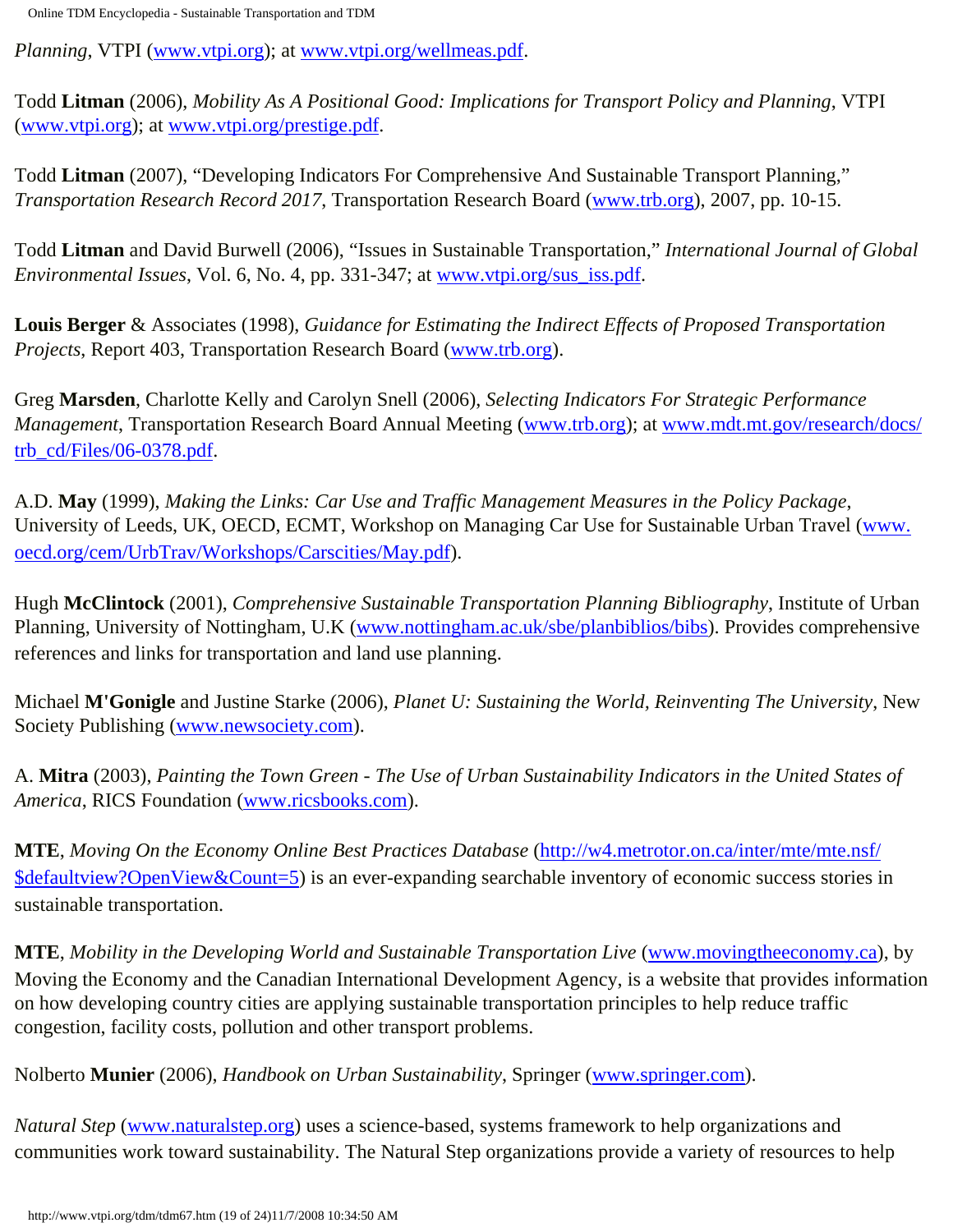implement sustainability.

Peter **Newman** and Jeff Kenworthy (1999), *Sustainability and Cities; Overcoming Automobile Dependency*, Island Press ([www.islandpress.org\)](http://www.islandpress.org)/).

**NRTEE** (2001), *Environment and Sustainable Development Indicators Initiative*, National Round Table on the Environment and Economy ([www.nrtee-trnee.ca/eng/programs/current\\_programs/sdindicators\)](http://www.nrtee-trnee.ca/eng/programs/current_programs/sdindicators).

**OECD** (2001), *OECD Environmental Indicators 2001: Towards Sustainable Development*, OECD ([www.oecd.](http://www.oecd.org/) [org](http://www.oecd.org/)).

**OECD** (2001), *Policies to Enhance Sustainable Development*, Meeting Of The OECD Council At Ministerial Level ([www.oecd.org/subject/sustdev/0001311E.pdf\)](http://www.oecd.org/subject/sustdev/0001311E.pdf).

**OECD**, *Project on Environmentally Sustainable Transport*, OECD [\(www.oecd.org/env/trans\)](http://www.oecd.org/env/trans).

**OECD** (2002), *Policy Instruments for Achieving Sustainable Transport*, Organization for Economic Cooperation and Development [\(www.oecd.org\)](http://www.oecd.org/).

**OECD** (2003), *Urban Travel and Sustainable Development: Implementing Sustainable Urban Travel Policies*, OECD and ECMT [\(www.oecd.org/cem/urbtrav/index.htm](http://www.oecd.org/cem/urbtrav/index.htm)); also see Mary Crass, *Sustainable Urban Travel Policies: The Work Of The European Conference Of Ministers Of Transport*, World Health Organization, Regional Office for Europe [\(www.who.dk/eprise/main/who/progs/hcp/UrbanHealthTopics/20020118\\_1](http://www.who.dk/eprise/main/who/progs/hcp/UrbanHealthTopics/20020118_1)).

*Pembina Institute* [\(www.pembina.org\)](http://www.pembina.org/) produces reports on *Genuine Progress Indicators* and *Sustainability Trends*.

**Pembina** Institute (2001), *Alberta GPI Blueprint Report*, Pembina Institute [\(www.pembina.org](http://www.pembina.org/)).

*Performance Measurement Exchange* [\(http://knowledge.fhwa.dot.gov/cops/pm.nsf/home\)](http://knowledge.fhwa.dot.gov/cops/pm.nsf/home), is a website supported by the U.S. Federal Highway Administration and the Transportation Research Board to promote better transportation decision-making.

Anthony **Perl**, *Special Issue Editor* (2007) "Cities, Energy, and the Post-Oil Paradigm – Special Issue" *Journal of Urban Technology* [\(www.tandf.co.uk\)](http://www.tandf.co.uk/), Vol. 14, No. 2, August 2007, pp. 3-13.

*PRé Consultants* [\(www.pre.nl\)](http://www.pre.nl/) provides information for evaluating sustainability through lifecycle resource costing.

**PROSPECTS** (2001), *Cities' Decision-Making Requirements*, Procedures for Recommending Sustainable Planning for European Cities and Transport Systems [\(www-ivv.tuwien.ac.at/projects/prospects/Deliverables/](http://www-ivv.tuwien.ac.at/projects/prospects/Deliverables/pr_del_1.pdf) [pr\\_del\\_1.pdf](http://www-ivv.tuwien.ac.at/projects/prospects/Deliverables/pr_del_1.pdf)).

**PROSPECTS** (2003), *Transport Strategy: A Decisionmakers Guidebook*, Konsult, Institute for Transport Studies, University of Leeds [\(www.konsult.leeds.ac.uk](http://www.konsult.leeds.ac.uk/)); at [www.konsult.leeds.ac.uk/public/level1/sec00/index.htm;](http://www.konsult.leeds.ac.uk/public/level1/sec00/index.htm) originally published as, *Developing Sustainable Urban Land Use and Transport Strategies: A Methodological*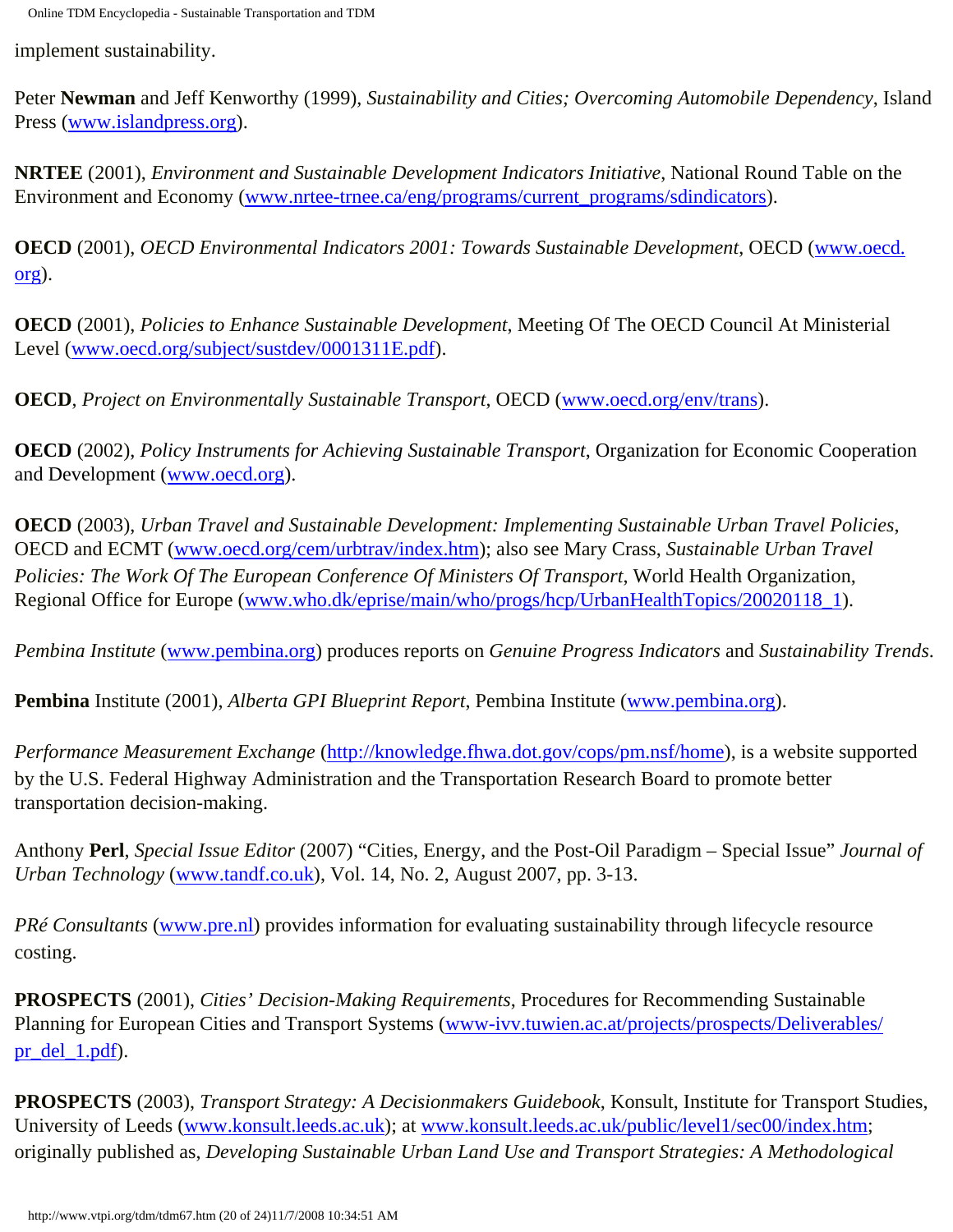*Guidebook*; at [www.infra.kth.se/courses/1H1402/Litteratur/pr\\_del14mg.pdf.](http://www.infra.kth.se/courses/1H1402/Litteratur/pr_del14mg.pdf)

**RAE** (2005), *Engineering for Sustainable Development: Guiding Principles*, U.K. Royal Academy of Engineering, ([www.raeng.org.uk](http://www.raeng.org.uk/)).

**RAND Europe** (2004), *Operationalising Sustainable Transport and Mobility: The System Diagram and Indicators*, European Commission ([www.summa-eu.org](http://www.summa-eu.org/)).

*Redefining Progress* ([www.rprogress.org\)](http://www.rprogress.org/) is a research institute studying practical ways to evaluate progress toward sustainability.

Barbara **Richardson** (1999), "Towards A Policy On A Sustainable Transportation System, *Transportation Research Record 1670*, TRB ([www.trb.org](http://www.trb.org/)), pp. 27-34.

**RP**, *Environmental Footprint*, Redefining Progress [\(www.rprogress.org/programs/sustainability/ef](http://www.rprogress.org/programs/sustainability/ef))

*Rural Transport Knowledge Base* [\(www.transport-links.org/rtkb/English\Intro.htm\)](http://www.transport-links.org/rtkb/English/Intro.htm) is a set of reference and training material of the latest thinking and practice in the field of rural transport.

Marc **Schlossberg** and Adam Zimmerman (2003), "Developing Statewide Indices of Environmental, Economic, and Social Sustainability: a look at Oregon and the Oregon Benchmarks," *Local Environment*, Volume 8, no. 6, p. 641-660, December 2003, at university of Oregon ([www.uoregon.edu/~schlossb/PPPM\)](http://www.uoregon.edu/~schlossb/PPPM).

Jan A. **Schwaab** and Sascha Thielmann (2001), *Economic Instruments for Sustainable Road Transport: An Overview for Policy Makers in Developing Countries*, GTZ ([www.gtz.de\)](http://www.gtz.de/) and the United Nations Economic and Social Commission for Asia and the Pacific ([www.unescap.org](http://www.unescap.org/)); at [www.gtz.de/dokumente/](http://www.gtz.de/dokumente/Economic_Instruments_for_Sustainable_Road_Transport.pdf) Economic Instruments for Sustainable Road Transport.pdf.

*STELLA: Sustainable Transport in Europe And Links And Liaisons With America* [\(www.stellaproject.org\)](http://www.stellaproject.org/) is sponsored by the European Commission's 5<sup>th</sup> Framework Programme for Research and Development based on common issues in Transatlantic transport research.

*Strategic Policy Options for Sustainable Development Database* ([www.iges.or.jp/cgi-bin/rispo/index\\_spo.cgi](http://www.iges.or.jp/cgi-bin/rispo/index_spo.cgi)), Research on Innovative and Strategic Policy Options (RISPO) by the Institute for Global Environmental Studies provides information, recommended best practices and case studies on a wide range of sustainable policies and strategies.

*Sustainable Communities Network* ([www.sustainable.org\)](http://www.sustainable.org/) provides tools to help citizens work together to define a community's course and make it more sustainable.

*Sustainable Development Online* [\(http://sd-online.ewindows.eu.org](http://sd-online.ewindows.eu.org/)) is an information resource for sustainable development tools and activities throughout the world.

*Sustainable Development Indicators Website* ([www.sdi.gov](http://www.sdi.gov/)) provides information on various environmental and sustainable development statistics available in the U.S., much of which are provided by federal government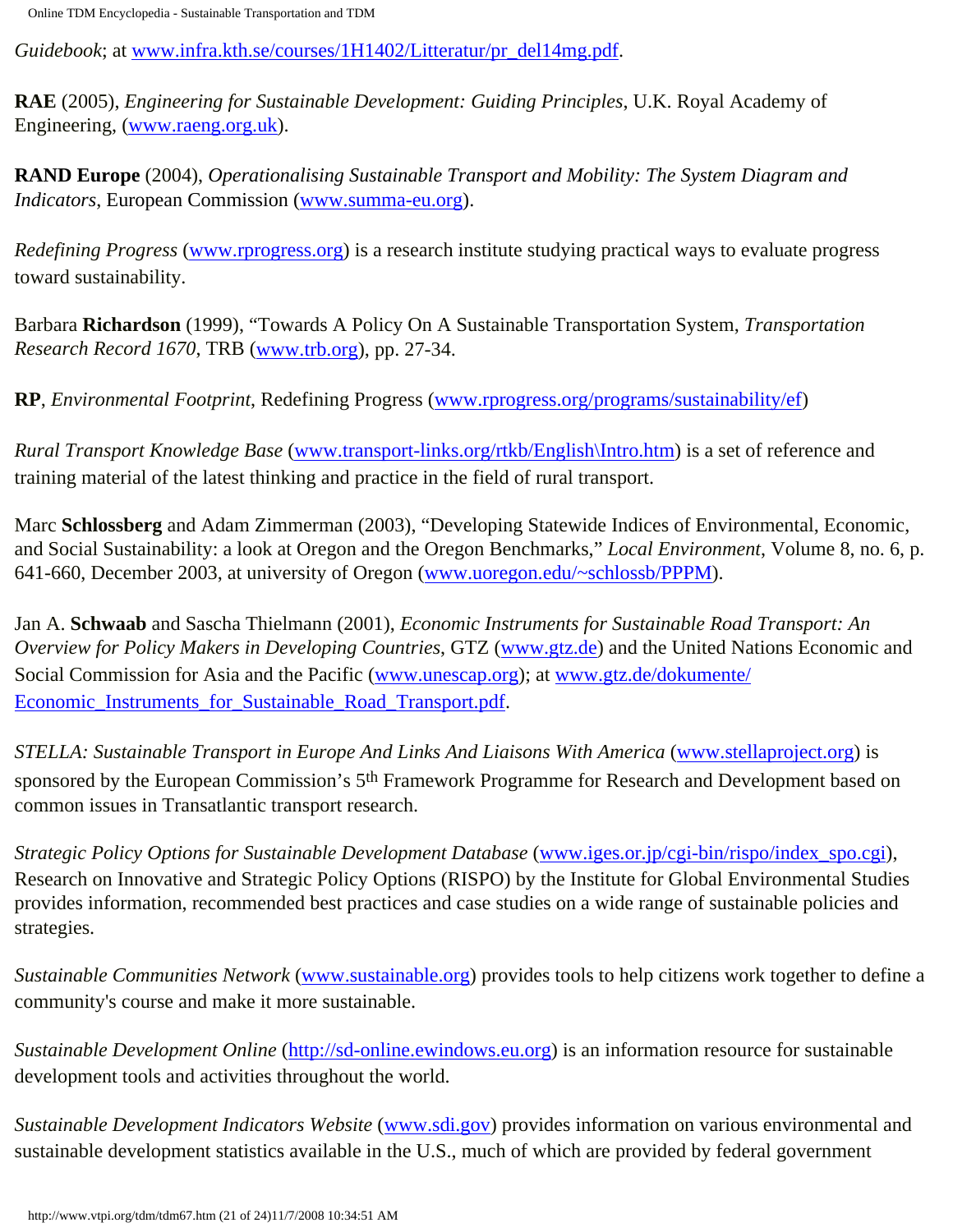agencies.

*Sustainable Development Networking Programme* ([http://sdnp.delhi.nic.in](http://sdnp.delhi.nic.in/)) provides in-depth coverage of major issues concerning sustainable development.

*Sustainable Seattle* ([www.scn.org/sustainable/susthome.html\)](http://www.scn.org/sustainable/susthome.html) is a citizen group working to evaluate and advocate for sustainability in Seattle/King County region.

*Sustainable Mobility Project* [\(www.wbcsdmobility.org](http://www.wbcsdmobility.org/)) by the World Business Council for Sustainable Development (WBCSD) aims to chart pathways towards Sustainable Mobility that support societal, environmental and economic objectives.

*Sustainability Start* [\(www.insnet.org/sustainabilitystart\)](http://www.insnet.org/sustainabilitystart) is a website that describes a variety of successful sustainability initiatives, including a special section on transportation programs ([www.insnet.org/sustainabilitystart/](http://www.insnet.org/sustainabilitystart/subcat18.rxml) [subcat18.rxml](http://www.insnet.org/sustainabilitystart/subcat18.rxml)).

*Sustainable Surface Transportation Website* [\(http://europa.eu.int/comm/research/transport/index\\_en.html\)](http://europa.eu.int/comm/research/transport/index_en.html), European Commission.

*Sustainable Urban Transport Project Website* [\(www.sutp.org\)](http://www.sutp.org/), aims to help cities achieve their sustainable transport goals through the dissemination of information about international experience and targeted work with particular cities.

**TAC** (1999), *Achieving Livable Cities*, Transportation Association of Canada [\(www.tac-atc.ca\)](http://www.tac-atc.ca/).

*TELLUS - Bringing CIVITAS Onto the Road* [\(www.tellus-cities.net\)](http://www.tellus-cities.net/), European Union. Describes projects to demonstrate that integrated urban transport policies can help reduce urban traffic problems.

*TERI, The Energy and Resources Institute* ([www.teriin.org](http://www.teriin.org/)) is an independent, not-for-profit institute engaged in research, training, information dissemination, and other activities focused on all forms of natural and human resources, with a special interest in sustainable energy and the environment.

*Transport 2000* ([www.transport2000.demon.co.uk](http://www.transport2000.demon.co.uk/)) is a leading independent organization concerned with sustainable transport.

*Transport Knowledge Partnership* [\(www.gtkp.org](http://www.gtkp.org/)) is a website sponsored by leading international development organizations to provide information on transport planning and management strategies suitable for application in developing countries.

**Transport Canada** (1997 and 2000), *Sustainable Development Strategy* and *Towards Sustainable Transportation*, Transport Canada [\(www.tc.gc.ca/envaffairs/english/sustain.htm\)](http://www.tc.gc.ca/envaffairs/english/sustain.htm).

**TRB** (1997), Committee for a Study on Transportation and a Sustainable Environment, *Toward A Sustainable Future; Addressing the Long-Term Effects of Motor Vehicle Transportation on Climate and Ecology*, National Academy Press [\(www.trb.org](http://www.trb.org/)).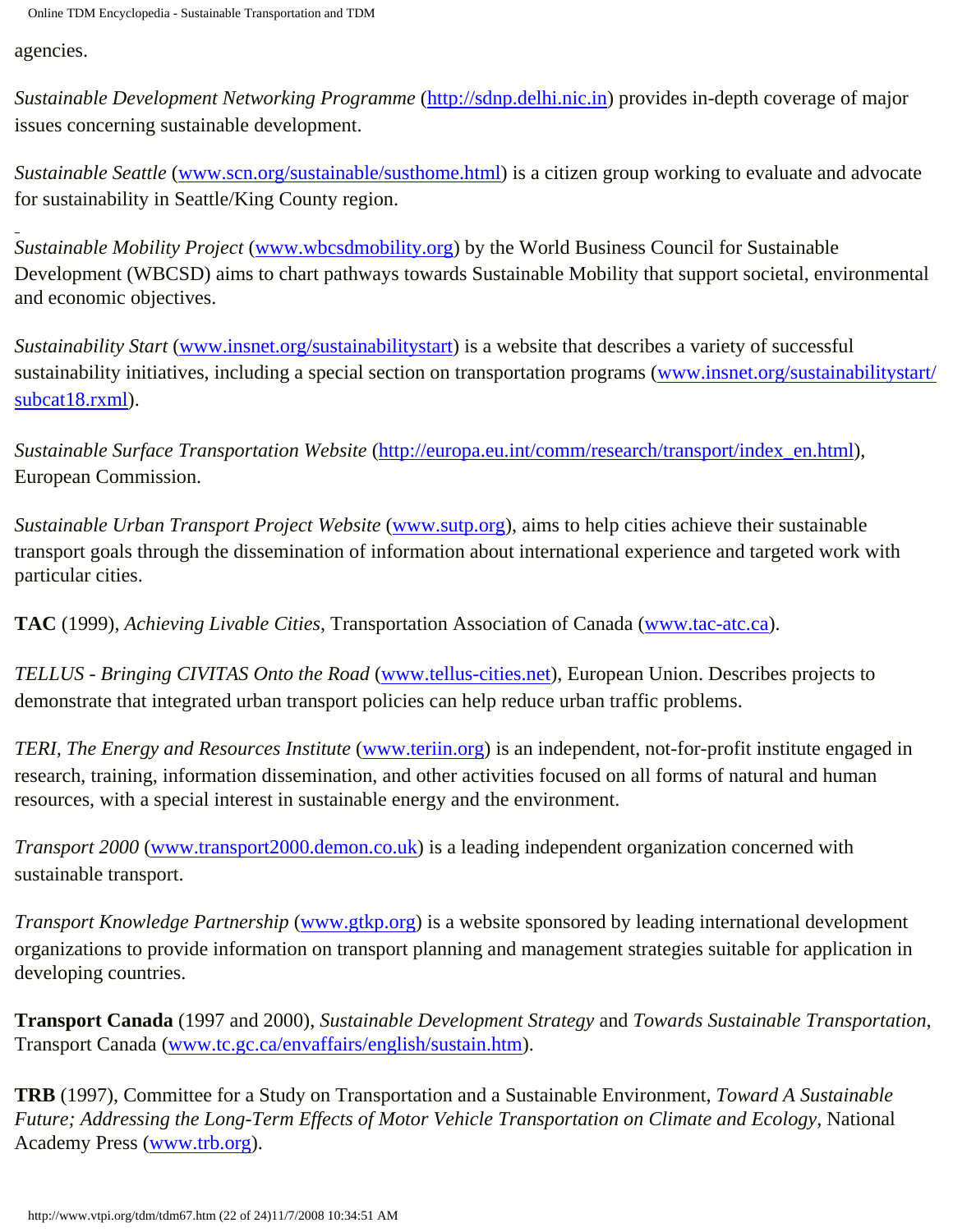**TRB** (2005), *Integrating Sustainability into the Transportation Planning Process: July 11–13, 2004 Conference Report*, Conference Proceedings 37; Transportation Research Board, ([www.trb.org/publications/conf/CP37.pdf\)](http://www.trb.org/publications/conf/CP37.pdf).

**TRL**, *Strategic Environmental Assessment Newsletter*, Transportation Research Laboratory ([www.trl.co.uk/](http://www.trl.co.uk/env_sea_newsletter.htm) [env\\_sea\\_newsletter.htm\)](http://www.trl.co.uk/env_sea_newsletter.htm) provides information on international efforts to develop more integrated transportation planning, including consideration of equity issues.

**TUV** (2000), *CANTIQUE: Concerted Action on Non Technical Measures and Their Impact on Air Quality and Emissions*, Research For Sustainable Mobility, European Commission ([http://europa.eu.int/comm/transport/extra/](http://europa.eu.int/comm/transport/extra/final_reports/strategic/cantique.pdf) [final\\_reports/strategic/cantique.pdf\)](http://europa.eu.int/comm/transport/extra/final_reports/strategic/cantique.pdf).

**UNECE/WHO** (2003), *Sustainable and Healthy Urban Transport and Planning*, documents from workshop held in Nicosia, Cyprus, sponsored by the United Nations and World Health Organization ([http://unece.unog.ch/the-pep/](http://unece.unog.ch/the-pep/en/workplan/urban/urban_docs.htm) [en/workplan/urban/urban\\_docs.htm\)](http://unece.unog.ch/the-pep/en/workplan/urban/urban_docs.htm).

**UITP** (2000), *Millennium Cities Database for Sustainable Transport*, International Association of Public Transport (Brussels; [www.uitp.com\)](http://www.uitp.com/). Contains more than 200 indicators for 100 cities for the year 1995, including demographics, road and parking supply, vehicle ownership, vehicle use, transit ridership, and transportation system performance.

**UN** (2001), *Energy & Transport, Report of the Secretary General*, Economic and Social Council, Commission on Sustainable Development, Ninth Session, United Nations [\(www.un.org/esa/sustdev/csd10/ecn172001-pc20.pdf\)](http://www.un.org/esa/sustdev/csd10/ecn172001-pc20.pdf).

*UN Habitat Archives* ([www.chs.ubc.ca/archives](http://www.chs.ubc.ca/archives)), at the Centre for Human Settlements (CHS), is an online repository of best practices for building healthy and sustainable cities.

*UNEP Collaborating Centre on Energy and Environment* (UCCEE) ([www.uccee.org\)](http://www.uccee.org/) is a collaborating centre of the United Nations Environment Programme (UNEP), specialised in energy and environmental issues. It performs research on international sustainability issues.

*United Nations Centre for Human Settlements (HABITAT)* [\(www.unhabitat.org](http://www.unhabitat.org/)) provides information on sustainable urban development and transportation.

UNESCO-SCOPE (2006), *Indicators of Sustainability: Reliable Tools For Decision Making*, UNESCO-SCOPE, Policy Brief No 1 [\(www.icsu-scope.org/spotlight/060421\\_PolicyBriefs\\_No1.pdf](http://www.icsu-scope.org/spotlight/060421_PolicyBriefs_No1.pdf)).

**USEPA** (1999), *Transportation Indicators*, U.S. Environmental Protection Agency [\(www.usepa.gov/oppetptr/rap.](http://www.usepa.gov/oppetptr/rap.htm) [htm](http://www.usepa.gov/oppetptr/rap.htm)).

Eduardo Alcântara **Vasconcellos** (2001), *Urban Transport, Environment And Equity - The Case For Developing Countries*, Earthscan [\(www.earthscan.co.uk\)](http://www.earthscan.co.uk/).

*Vehicle Emission Reductions Website* [\(www.adb.org/vehicle-emissions](http://www.adb.org/vehicle-emissions)) by the Asia Development Bank provides a